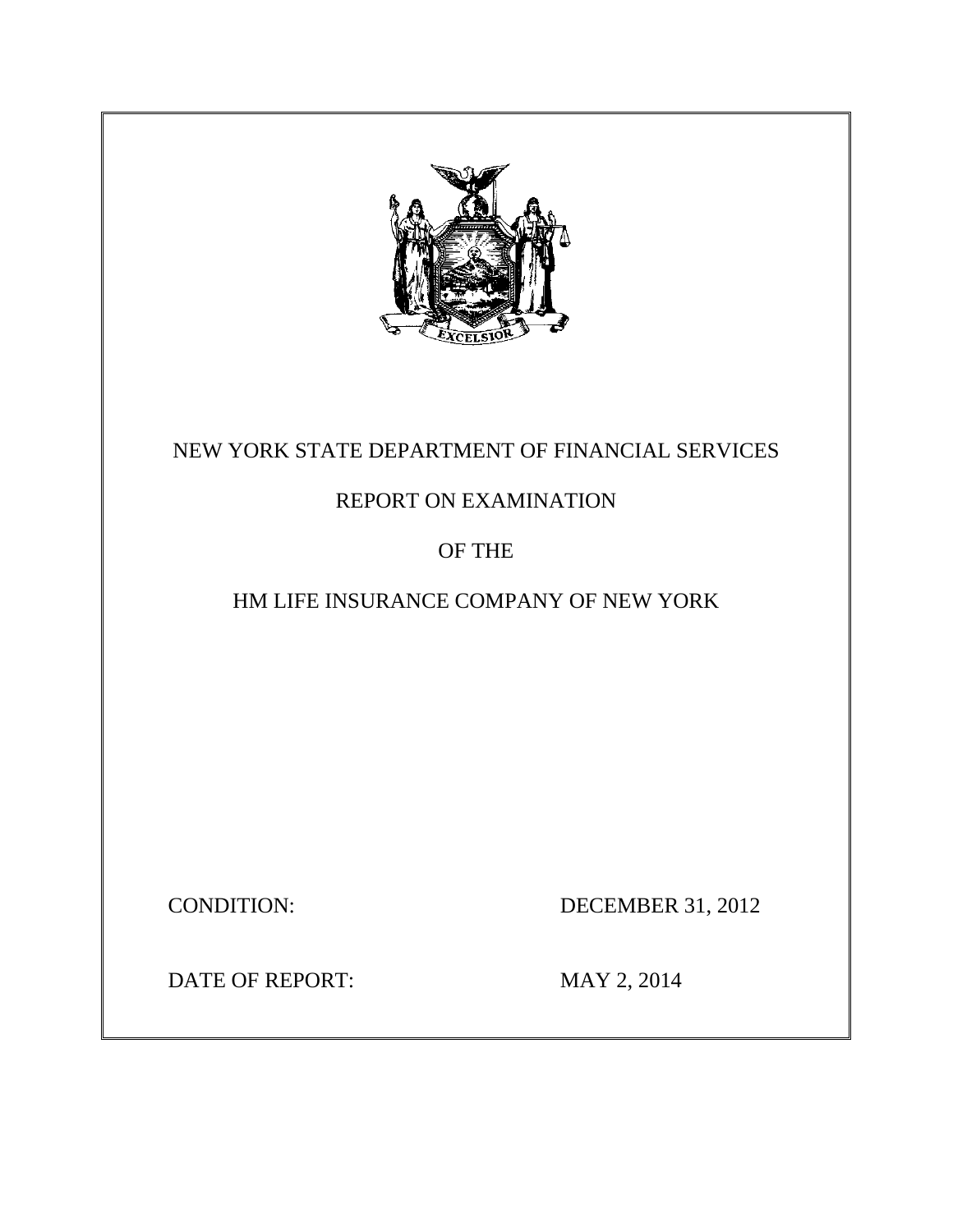## NEW YORK STATE DEPARTMENT OF FINANCIAL SERVICES

# REPORT ON EXAMINATION

## OF THE

## HM LIFE INSURANCE COMPANY OF NEW YORK

AS OF

DECEMBER 31, 2012

DATE OF REPORT: MAY 2, 2014

**EXAMINER:** 

**JOCATENA HARGROVE**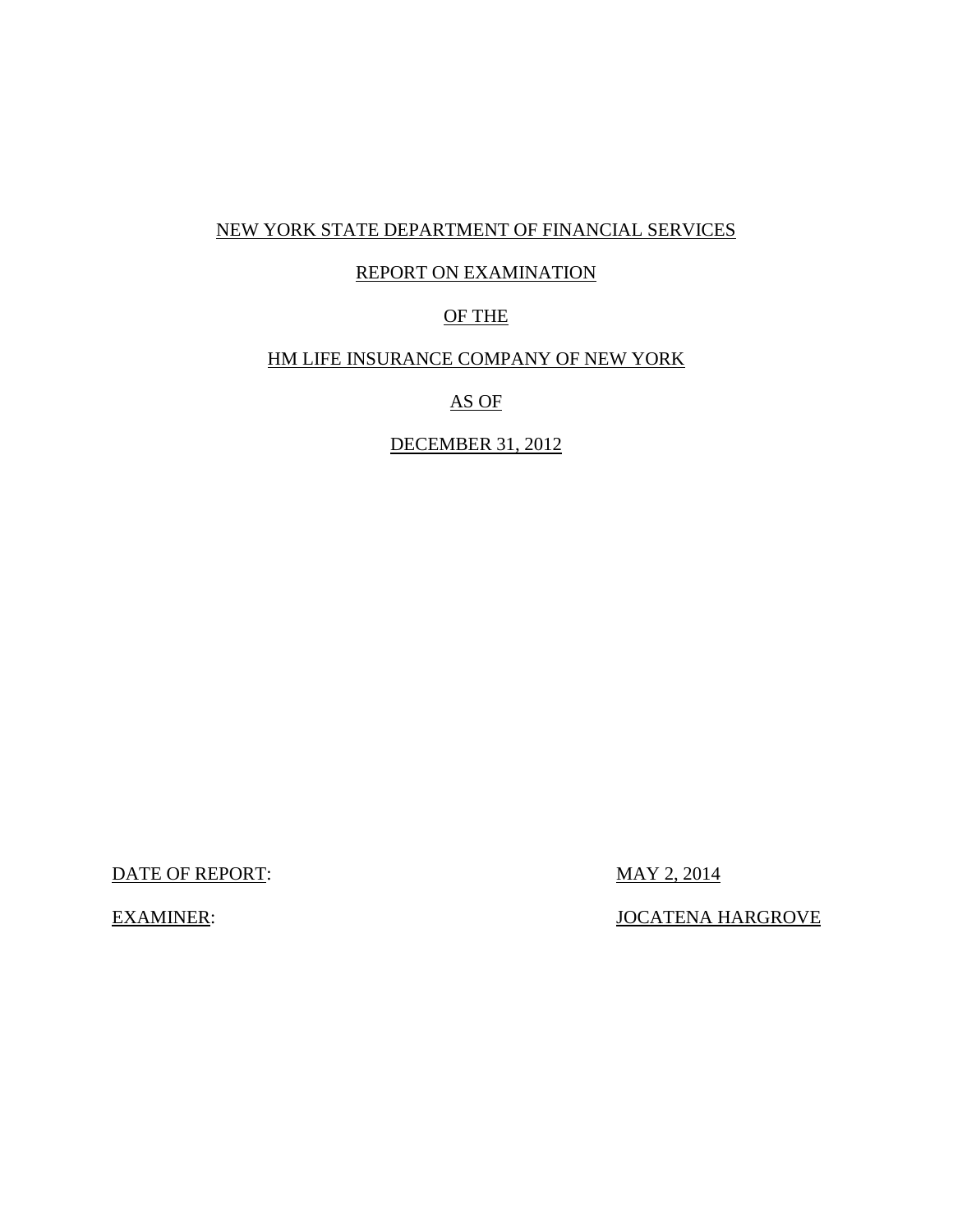# TABLE OF CONTENTS

| <b>ITEM</b> |                                      | PAGE NO.       |
|-------------|--------------------------------------|----------------|
| 1.          | Executive summary                    | $\overline{2}$ |
| 2.          | Scope of examination                 | 3              |
| 3.          | Description of Company               | 5              |
|             | A. History                           | 5              |
|             | B. Holding company                   | 5              |
|             | C. Organizational chart              | 6              |
|             | D. Service agreements                | 7              |
|             | E. Management                        | 9              |
| 4.          | Territory and plan of operations     | 11             |
|             | A. Statutory and special deposits    | 11             |
|             | <b>B.</b> Direct operations          | 11             |
|             | C. Reinsurance                       | 12             |
| 5.          | Significant operating results        | 13             |
| 6.          | <b>Financial statements</b>          | 15             |
|             | A. Independent accountants           | 15             |
|             | <b>B.</b> Net admitted assets        | 15             |
|             | C. Liabilities, capital and surplus  | 16             |
|             | D. Condensed summary of operations   | 17             |
|             | E. Capital and surplus account       | 18             |
| 7.          | Market conduct activities            | 19             |
|             | A. Advertising and sales activities  | 19             |
|             | B. Underwriting and policy forms     | 19             |
|             | C. Treatment of policyholders        | 19             |
| 8.          | Prior report summary and conclusions | 20             |
| 9.          | Summary and conclusions              | 21             |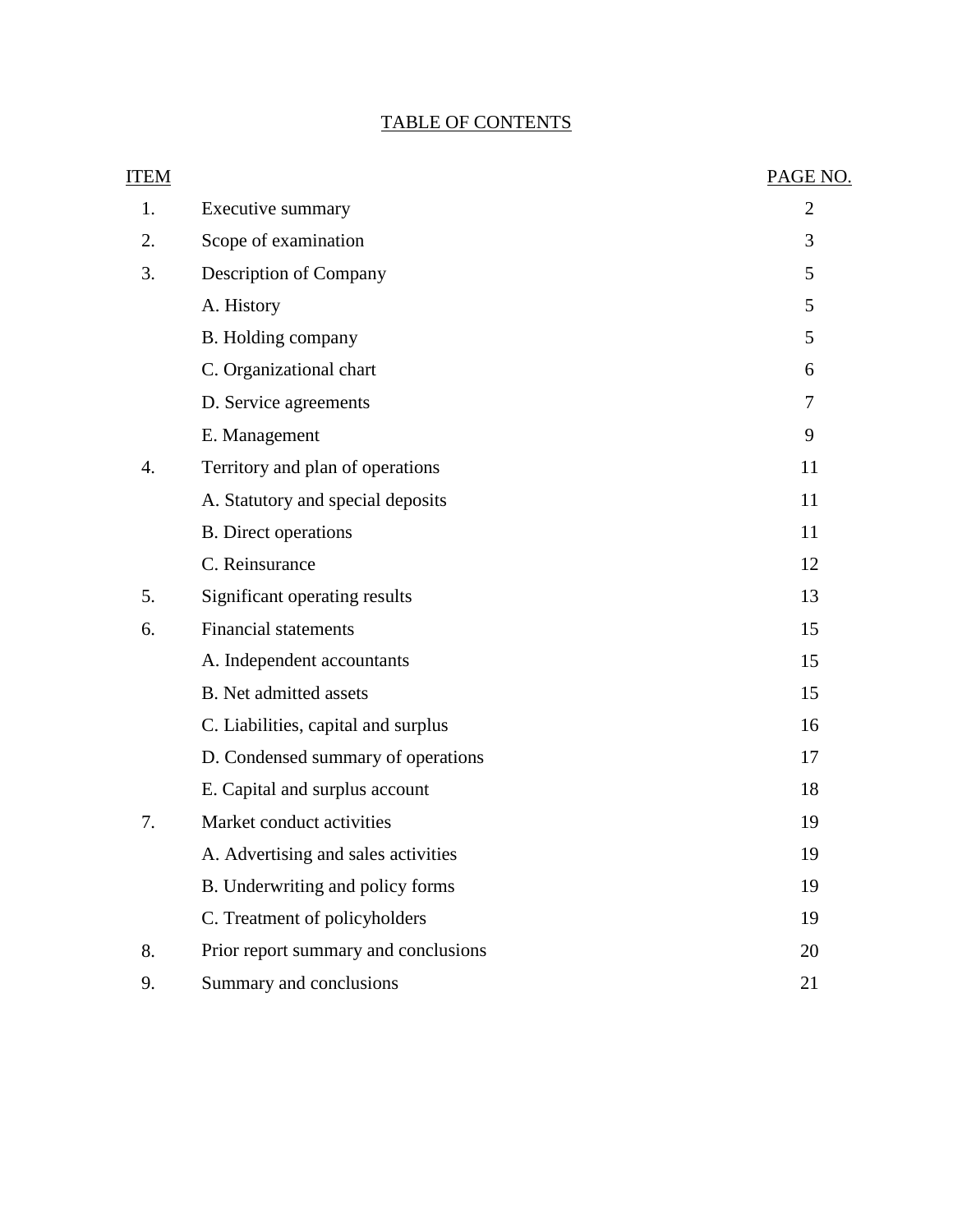

# NEW YORK STATE DEPARTMENT<sub>of</sub> FINANCIAL SERVICES

Andrew M. Cuomo **Benjamin M. Lawsky** Governor Superintendent

May 22, 2014

Honorable Benjamin M. Lawsky Superintendent of Financial Services New York, New York 10004

Sir:

 14, 2013 and annexed hereto, an examination has been made into the condition and affairs of HM Life Insurance Company of New York, hereinafter referred to as "the Company," at its home office located at 420 Fifth Avenue, New York, New York 10018. In accordance with instructions contained in Appointment No. 30974, dated November

Wherever "Department" appears in this report, it refers to the New York State Department of Financial Services.

The report indicating the results of this examination is respectfully submitted.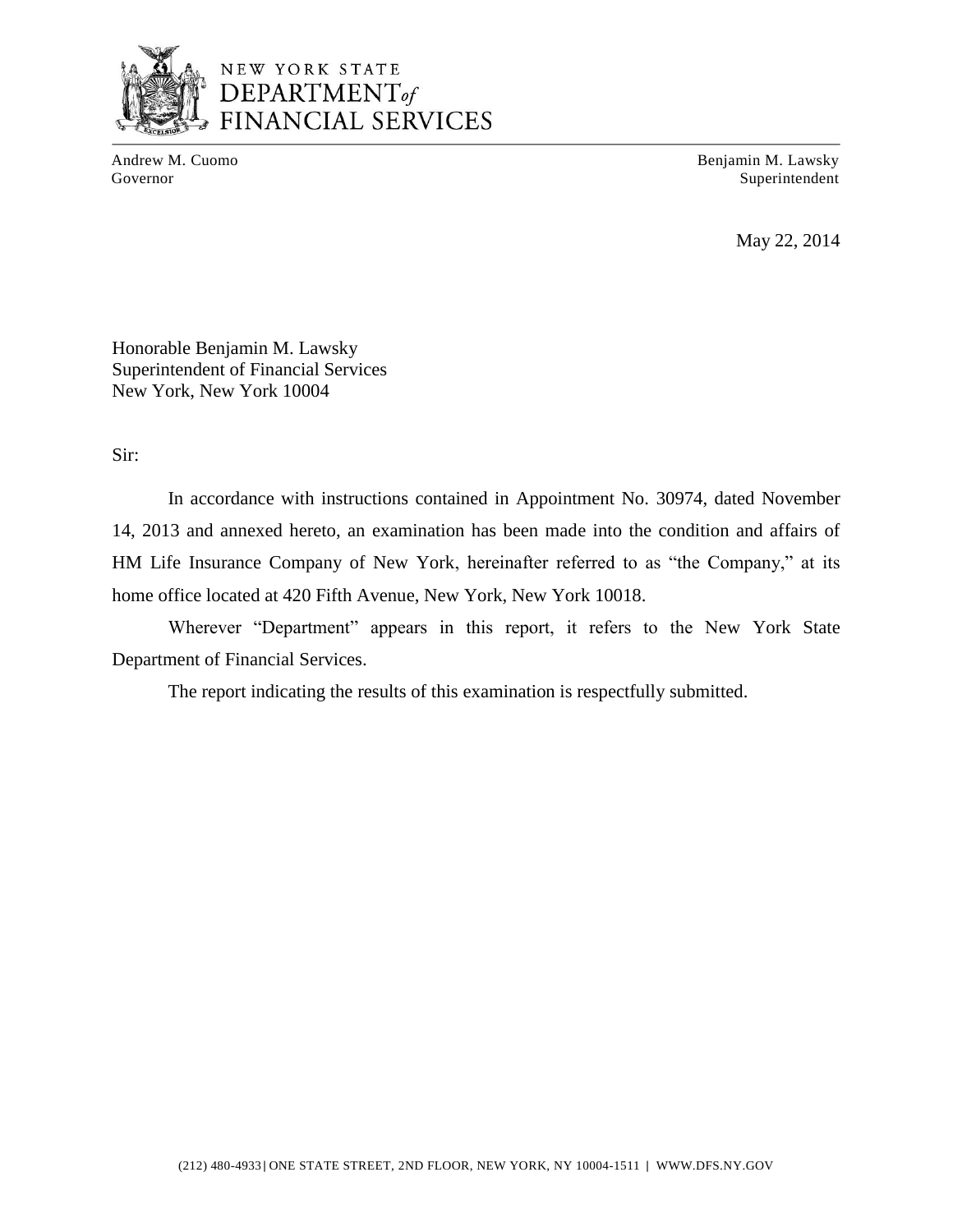### 1. EXECUTIVE SUMMARY

<span id="page-4-0"></span>The material comment contained in this report is summarized below.

• In April, 2013, the ultimate parent of the Company, Highmark Inc., was acquired by UPE, a Pennsylvania non-profit corporation, and the Company became an indirect wholly owned subsidiary of UPE. On May 2, 2013, UPE changed its Services. On October 25, 2013, Highmark changed its name to Highmark Health and Highmark Health Services changed its name back to Highmark Inc. (See name to Highmark and Highmark Inc. changed its name to Highmark Health Section 3B of this report)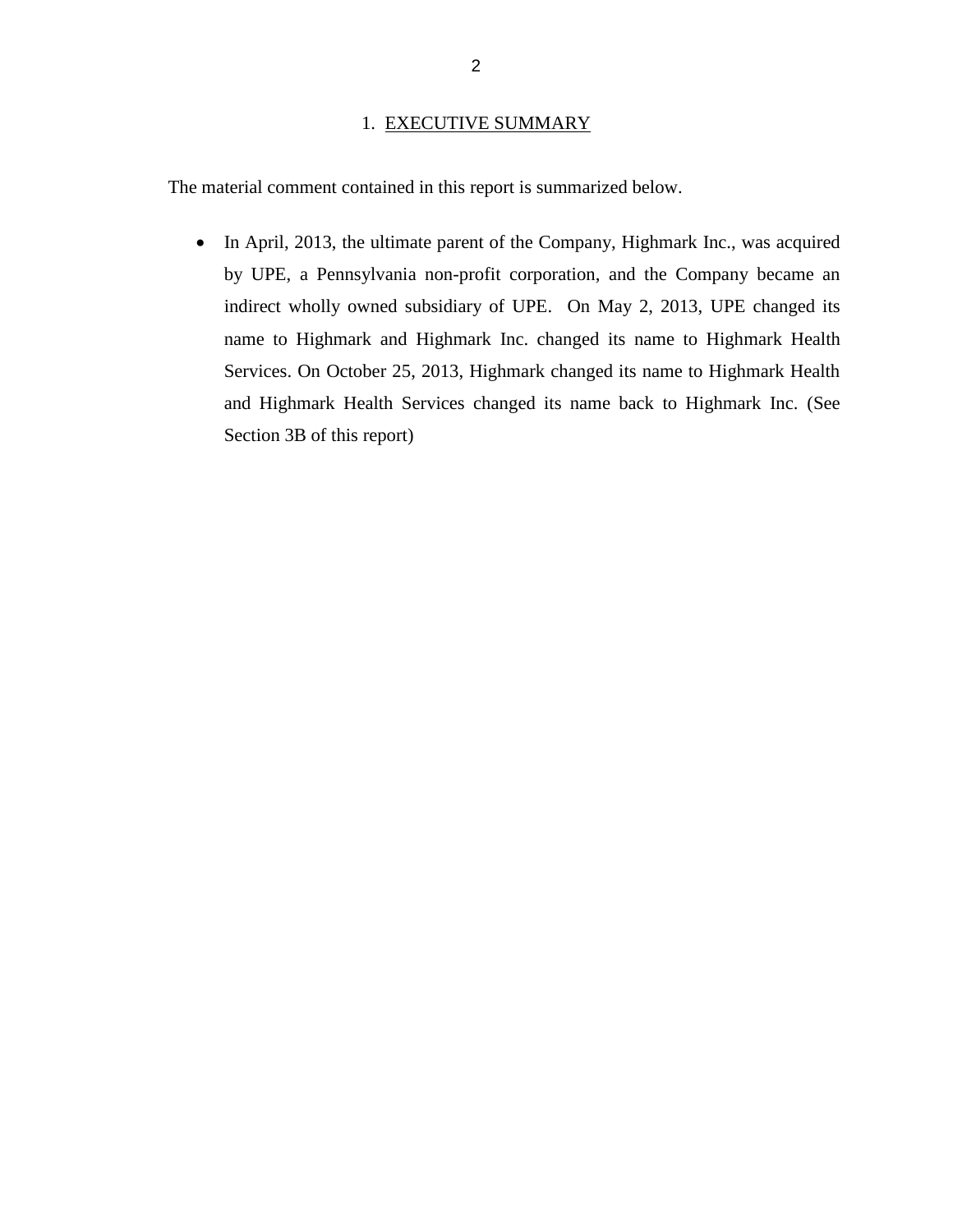#### 2. SCOPE OF EXAMINATION

<span id="page-5-0"></span> *Financial Condition Examiners Handbook, 2013 Edition* (the "Handbook")*.* The examination covers the three-year period from January 1, 2010 to December 31, 2012. The examination was conducted observing the guidelines and procedures in the Handbook and, where deemed appropriate by the examiner, transactions occurring subsequent to December 31, 2012 but prior The examination of the Company was a full scope examination as defined in the *NAIC*  to the date of this report (i.e., the completion date of the examination) were also reviewed.

 In the course of the examination, a review was also made of the manner in which the Company conducts its business and fulfills its contractual obligations to policyholders and claimants. The results of this review are contained in item 7 of this report.

 of the Handbook published by the National Association of Insurance Commissioners ("NAIC"). examiner's assessment of risk in the insurer's operations and utilizing that evaluation in formulating the nature and extent of the examination. The examiner planned and performed the examination to evaluate the current financial condition as well as identify prospective risks that may threaten the future solvency of the insurer. The examiner identified key processes, assessed to mitigate those risks. The examination also included assessing the principles used and significant estimates made by management, evaluating the overall financial statement presentation, and determining management's compliance with New York statutes, Department guidelines, Statutory Accounting Principles as adopted by the Department, and annual statement The examination was conducted on a risk focused basis in accordance with the provisions The Handbook guidance provides for the establishment of an examination plan based on the the risks within those processes and evaluated the internal control systems and procedures used instructions.

 environment were utilized to develop the examination approach. The Company's risks and management activities were evaluated incorporating the NAIC's nine branded risk categories. These categories are as follows: Information about the Company's organizational structure, business approach and control

- Pricing/Underwriting
- Reserving
- Operational
- Strategic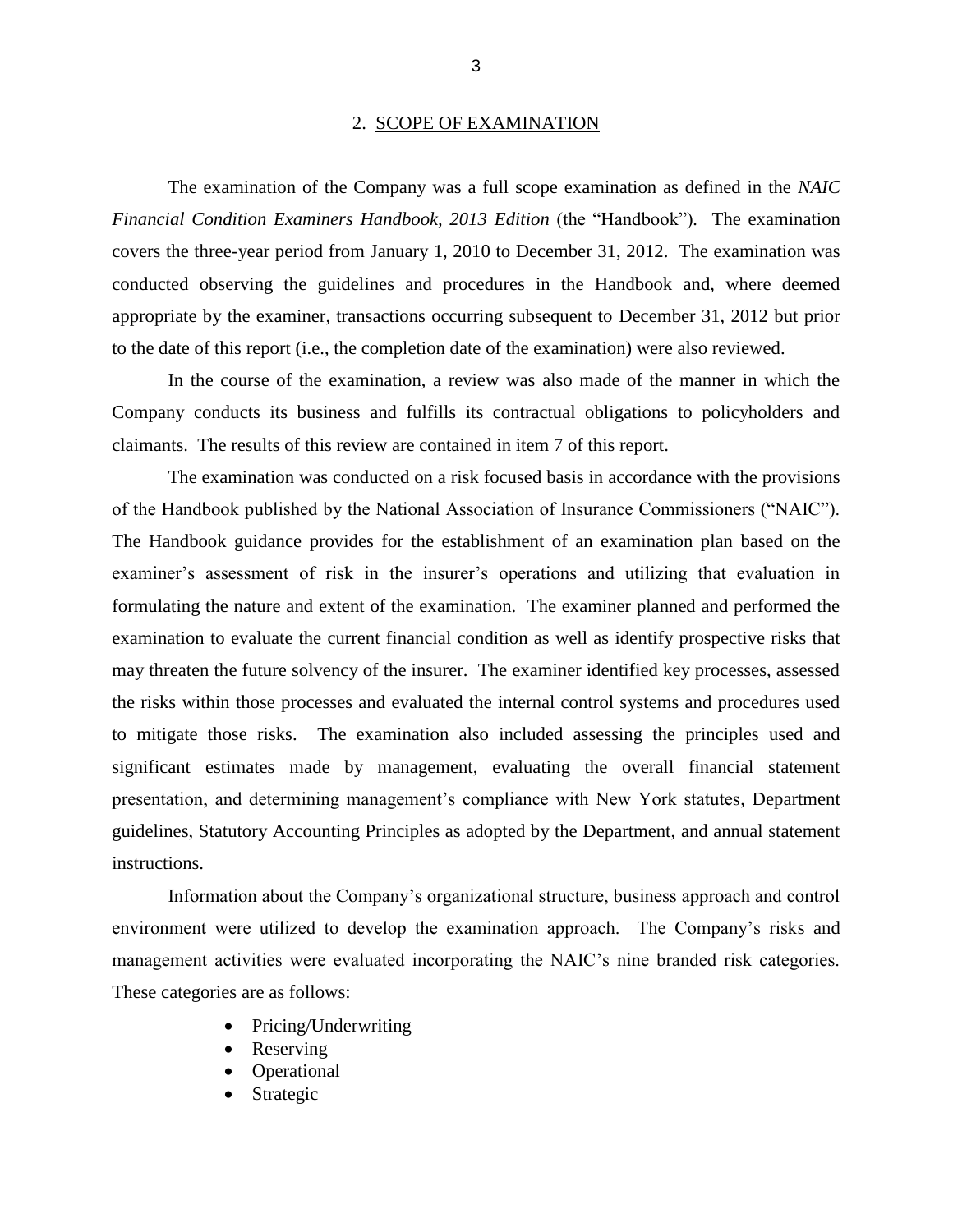- Credit
- Market
- Liquidity
- Legal
- Reputational

 The Company was audited annually, for the years 2010 through 2012, by the accounting firm of PricewaterhouseCoopers, LLP. The Company received an unqualified opinion in all years. Certain audit workpapers of the accounting firm were reviewed and relied upon in conjunction with this examination. The Company shares an internal audit department with its parent (and affiliates). department which was given the task of assessing the internal control structure and compliance with the NAIC's Model Rule Requiring Annual Audited Financial Reports ("MAR"). The Company follows the same control processes as the affiliate and, where applicable, the shared The Company's affiliate (HMLIC) has a separate internal control internal audit and MAR workpapers and reports were reviewed and portions were relied upon for this examination.

 violations contained in the prior report on examination. The results of the examiner's review are The examiner reviewed the corrective actions taken by the Company with respect to the contained in item 8 of this report.

 matters which involve departure from laws, regulations or rules, or which require explanation or This report on examination is confined to financial statements and comments on those description.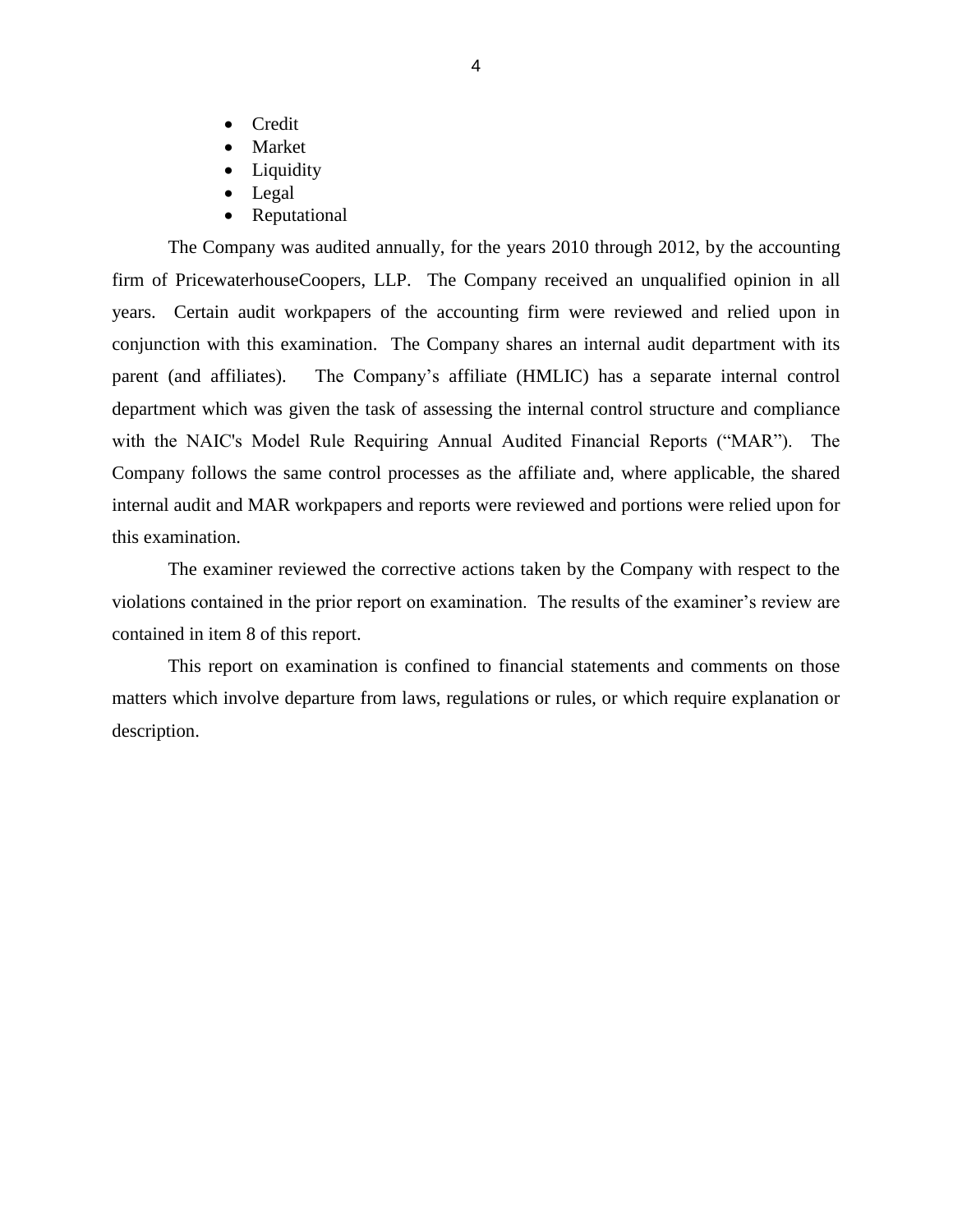#### 3. DESCRIPTION OF COMPANY

#### <span id="page-7-0"></span>A. History

 The Company was incorporated as a stock life insurance company under the laws of New York on October 16, 1996, under the name of Trans-General Life Insurance Company of New York. The Company was licensed and commenced business on March 26, 1997. On April 1, 1999, the Company changed its name to Highmark Life Insurance Company of New York. On April 1, 2006, the Company changed its name to HM Life Insurance Company of New York.

 paid in and contributed surplus of \$8,000,000. The capital stock was provided through the sale of 200,000 shares of common stock (with a par value of \$10 each) for \$10 per share and the contributed surplus was provided from its ultimate parent Highmark Inc. In 2004, the Company received a capital contribution of \$5,000,000 from, Highmark Inc. Capital and paid in and Initial resources of \$10,000,000 consisted of common capital stock of \$2,000,000 and contributed surplus were \$2,000,000 and \$13,000,000, respectively, as of December 31, 2012.

#### B. Holding Company

 Pennsylvania holding company. HMIG is in turn a wholly owned subsidiary of Highmark Inc., a services plan. Highmark Inc. is the ultimate parent of the Company. The Company is a wholly owned subsidiary of HM Insurance Group, Inc. ("HMIG"), a Pennsylvania non-profit corporation, which is licensed as a hospital plan and professional health

 UPE, a Pennsylvania nonprofit corporation, and became an indirect wholly owned subsidiary of UPE. On May 2, 2013, UPE changed its name to Highmark and Highmark Inc. changed its Highmark Health and Highmark Health Services changed its name back to Highmark Inc. In April, 2013, subsequent to the examination period, Highmark Inc. was acquired by name to Highmark Health Services. On October 25, 2013, Highmark changed its name to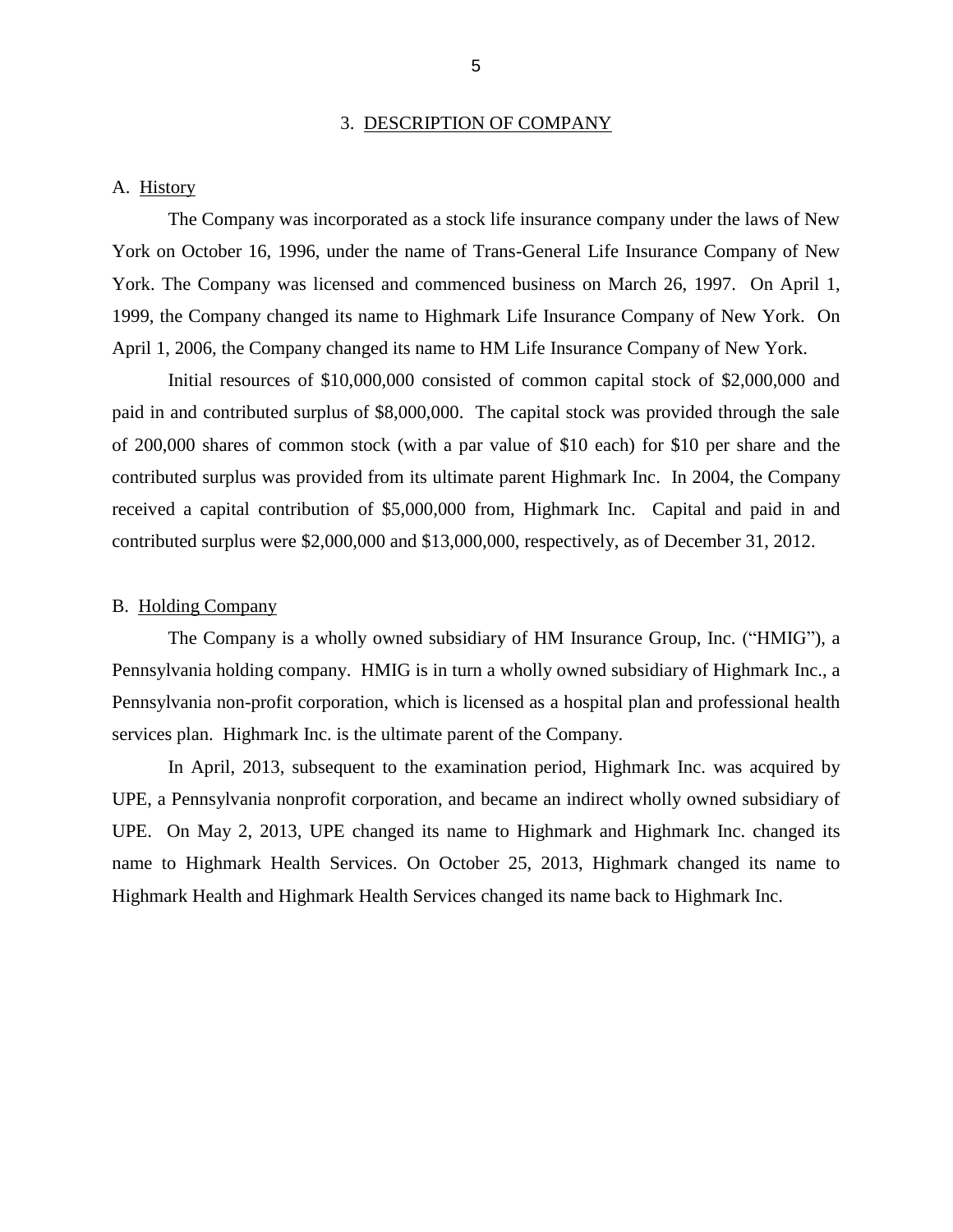## <span id="page-8-0"></span>C. Organizational Chart

 An organization chart reflecting the relationship between the Company and significant entities in its holding company system as of December 31, 2012 follows:

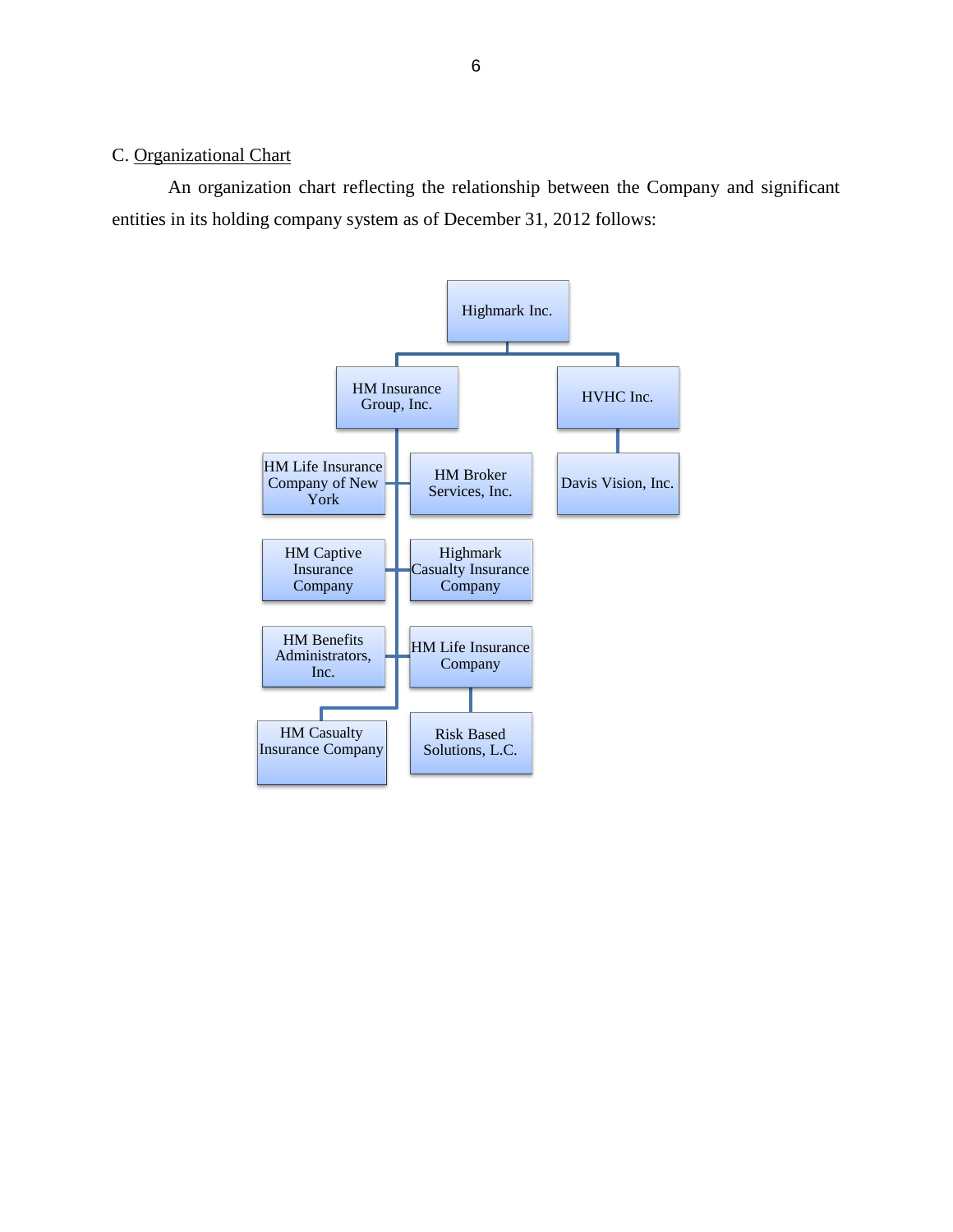# D. Service Agreements

The Company had 10 service agreements in effect with affiliates during the examination period.

| Type of                 | Effective  | Provider(s)           | Recipient(s) | Specific Service(s)                             | Income/                       |
|-------------------------|------------|-----------------------|--------------|-------------------------------------------------|-------------------------------|
| Agreement               | Date       | of $S$ ervice $(s)$   | of           | Covered                                         | (Expense)* For Each           |
| and                     |            |                       | Service(s)   |                                                 | Year of the                   |
| Department              |            |                       |              |                                                 | Examination                   |
| <b>File Number</b>      |            |                       |              |                                                 |                               |
| Employee                | 02/1/2001  | <b>HM</b> Benefits    | The Company  | Employee benefit plan                           | $2010 - $(1,596,127)$         |
| <b>Benefit Plan</b>     |            | Administrators,       |              | administration, financial,                      | $2011 - $(2,117,307)**$       |
| Administrators          |            | Inc.                  |              | legal, information                              | $2012 - $ (192,176)$ **       |
| Agreement               |            |                       |              | technology and other                            |                               |
| Department              |            |                       |              | support services.                               |                               |
| File No. 29380          |            |                       |              |                                                 |                               |
| Administrative          | 01/01/2003 | The Company           | HM Life      | Sales and sales                                 | $\overline{2010}$ - \$514,041 |
| Agreement               |            |                       | Insurance    | administration services.                        | 2011 - \$810,843              |
| Department              |            |                       | Company      |                                                 | $2012 - $$<br>$\theta$        |
| File No. 33752          |            |                       |              |                                                 |                               |
| Administrative          | 01/01/2003 | The Company           | Highmark     | Sales and sales                                 | $2010 - $461$                 |
| Agreement               |            |                       | Casualty     | administration services.                        | 2011 - \$314                  |
| Department              |            |                       | Insurance    |                                                 | $2012 - $ 0$                  |
| File No. 33752          |            |                       | Company      |                                                 |                               |
| Optical                 | 11/01/2006 | Davis Vision,         | The Company  | Design, develop,                                | $2010 - $(4,516,740)$ ***     |
| Laboratory              |            | Inc.                  |              | manufacture and supply                          | $2011 - $(2,897,026)$ ***     |
| Agreement               |            |                       |              | Vision Care products.                           | $2012 - $(3,147,859)$ ***     |
| Department              |            |                       |              |                                                 |                               |
| File No. 35854          |            |                       |              |                                                 | ***                           |
| PPO Network             | 11/01/2007 | Davis Vision,<br>Inc. | The Company  | Contract with preferred<br>provider networks of |                               |
| Agreement<br>Department |            |                       |              | optometrists and                                |                               |
| File No. 35854          |            |                       |              | ophthalmologists and                            |                               |
|                         |            |                       |              | other providers on behalf                       |                               |
|                         |            |                       |              | of the Company.                                 |                               |
| <b>Third Party</b>      | 11/01/2007 | Davis Vision,         | The Company  | Group vision                                    | ***                           |
| Administrator           |            | Inc.                  |              | administrative services,                        |                               |
| Agreement               |            |                       |              | billing, premium                                |                               |
| Department              |            |                       |              | collection, customer                            |                               |
| File No. 35854          |            |                       |              | service, claims                                 |                               |
|                         |            |                       |              | administration, and                             |                               |
|                         |            |                       |              | record keeping services.                        |                               |
| Administrative          | 09/01/2005 | Davis Vision.         | The Company  | Provide customer service                        | ***                           |
| Agreement               |            | Inc.                  |              | to all group                                    |                               |
| Department              |            |                       |              | policyholders and                               |                               |
| File No. 33917          |            |                       |              | participants who are                            |                               |
|                         |            |                       |              | covered under the                               |                               |
|                         |            |                       |              | Company's group vision                          |                               |
|                         |            |                       |              | policies.                                       |                               |
|                         |            |                       |              |                                                 |                               |
|                         |            |                       |              |                                                 |                               |
|                         |            |                       |              |                                                 |                               |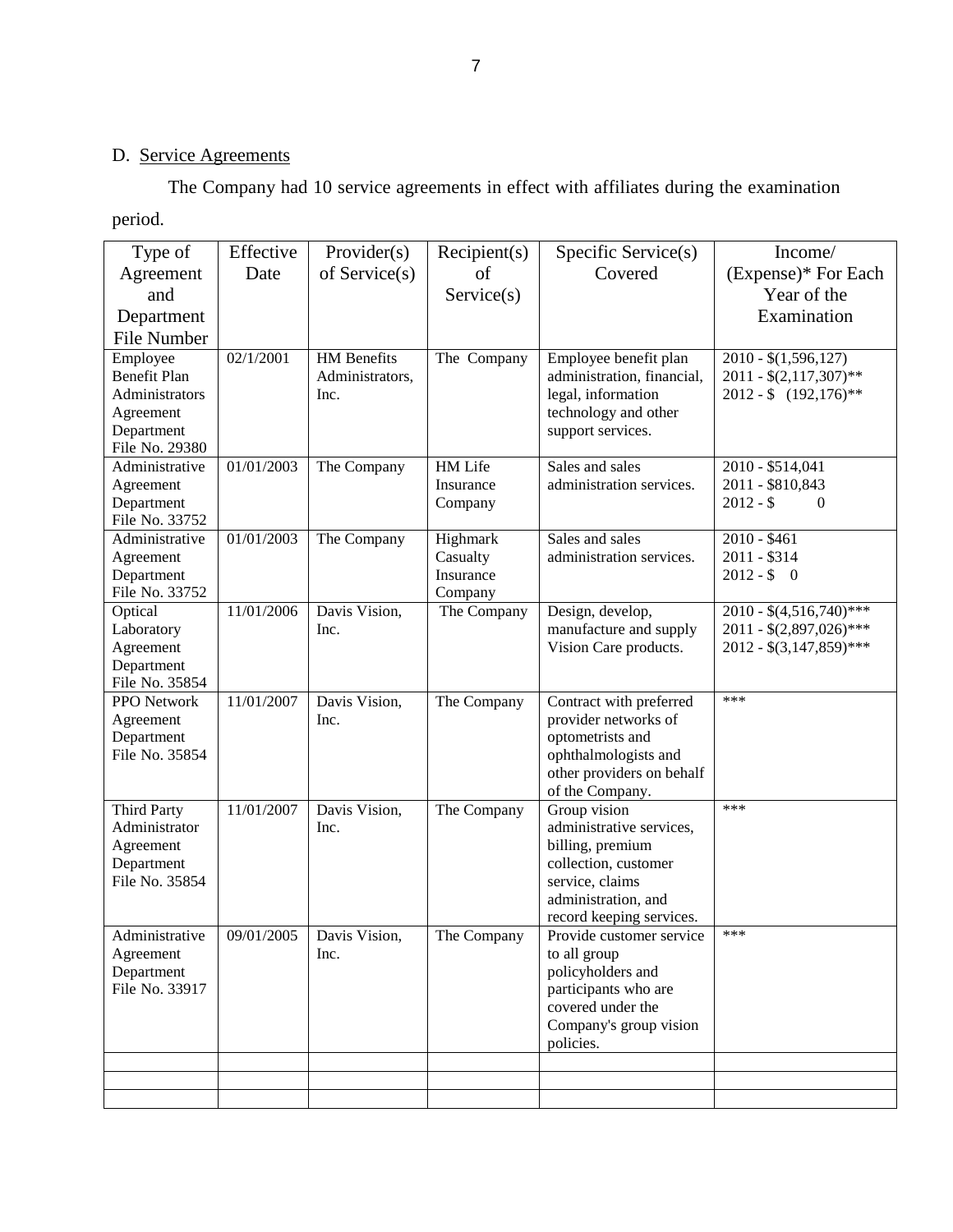| Type of                                                                        | Effective  | Provider(s)                                     | Recipient(s) | Specific Service(s)                                                                                                                                                         | Income/                                                                                            |
|--------------------------------------------------------------------------------|------------|-------------------------------------------------|--------------|-----------------------------------------------------------------------------------------------------------------------------------------------------------------------------|----------------------------------------------------------------------------------------------------|
| Agreement                                                                      | Date       | of Service $(s)$                                | of           | Covered                                                                                                                                                                     | (Expense)* For Each                                                                                |
| and                                                                            |            |                                                 | Service(s)   |                                                                                                                                                                             | Year of the                                                                                        |
| Department                                                                     |            |                                                 |              |                                                                                                                                                                             | Examination                                                                                        |
| File Number                                                                    |            |                                                 |              |                                                                                                                                                                             |                                                                                                    |
| Investment<br>Advisory<br>Agreement<br>Department<br>File No. 44253            | 01/01/2008 | Highmark Inc.                                   | The Company  | Provide supervision and<br>direction of investment<br>of cash, securities, and<br>other assets.                                                                             | $2010 - $(.3,188)$<br>$2011 - $(4,700)$<br>$2012 - $(4,700)$                                       |
| Administrative<br>Agreement                                                    | 01/01/2011 | <b>Risk Based</b><br>Solutions, L.C.<br>("RBS") | The Company  | Sales, premium<br>collection and claims<br>payment and<br>adjudication services.                                                                                            | $2010 - \frac{203,693}{$<br>$2011 - $(322,802)$<br>$2012 - $(30,747)$                              |
| Administrative<br><b>Services</b><br>Agreement<br>Department<br>File No. 45178 | 01/01/2012 | <b>HM</b> Life<br>Insurance<br>Company          | The Company  | Executive management,<br>staffing, customer<br>service, underwriting,<br>claims, financial,<br>marketing and<br>advertising, actuarial,<br>computer and data<br>processing. | $2010 - \frac{1}{61616913}$ ****<br>$2011 - \frac{1}{6} (1,633,270)$ ****<br>$2012 - $(4,875,921)$ |

\* Amount of Income or (Expense) Incurred by the Company

 \*\* The business written between HMLNY & HMBA was slated for termination beginning September 2010 and running into 2011. Employees formally expensed in that company began to be repositioned within the new Highmark Shared Services organization. The costs associated not eliminate all the employees until December 2012. Most of the HMBA employees were moved to Highmark Shared Services in January of 2012. The other remaining HMBA employees that were scheduled for job elimination (i.e. COBRA for example) were phased out during 2012. with the employees during this transition period continued to be allocated to HMBA. HMBA did

\*\*\* For ease of administration, all fees paid to Davis Vision, Inc. were included on an aggregate basis with the payments made by the Company for services provided under the Optical Laboratory Agreement, Department File No. 35854.

 \*\*\*\* The HM Life Insurance Company Administrative Services Agreement, Department File No. 45178, consolidated several agreements into one. The expenses listed on the service agreement chart for the years 2010 and 2011 are from the prior agreements.

 agreement chart for the years 2010 and 2011 are from the prior agreements. The Company participates in a federal income tax allocation agreement with its parent and affiliates.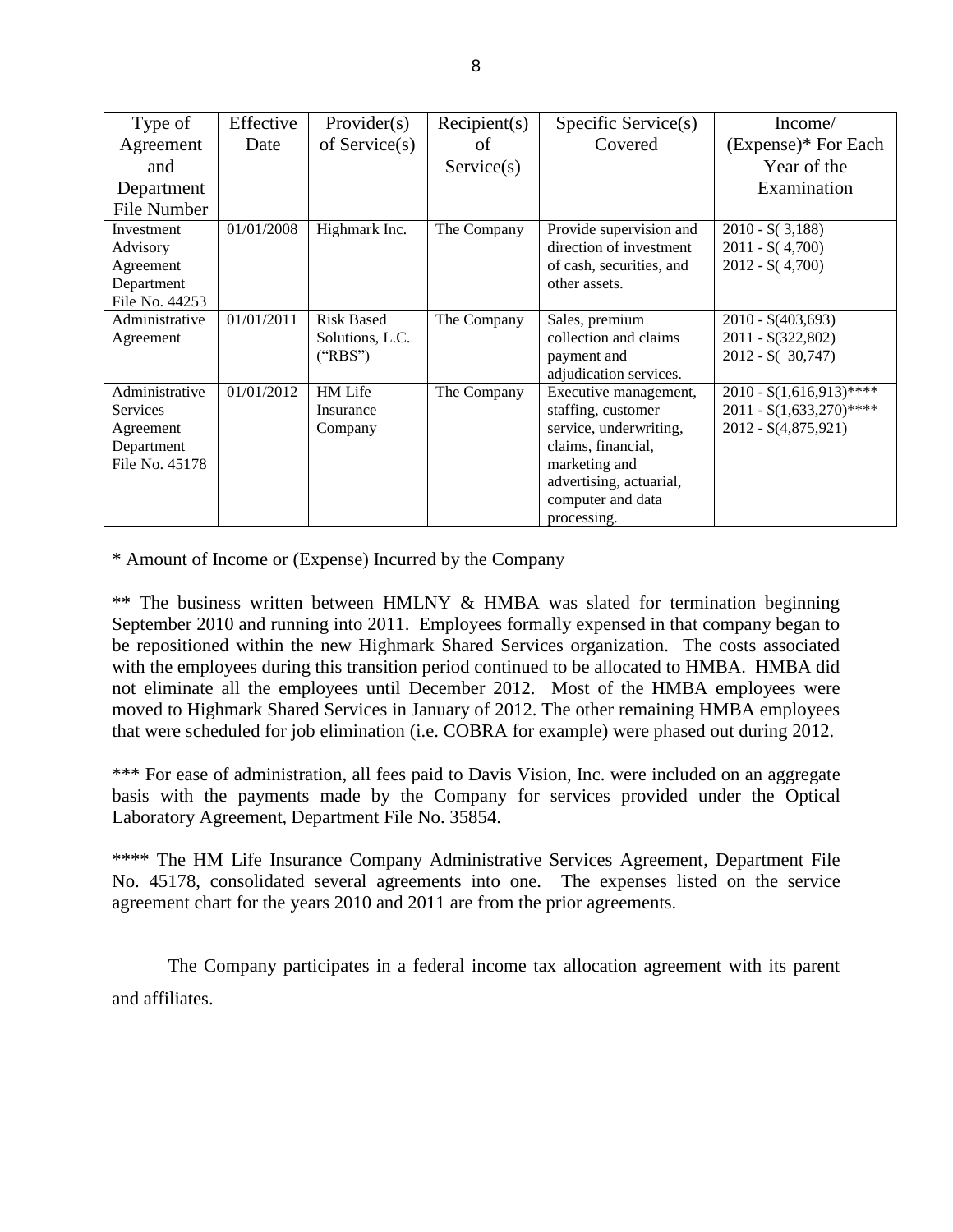E. Management

 The Company's by-laws provide that the board of directors shall be comprised of seven directors. Directors are elected for a period of one year at the annual meeting of the stockholders held in April of each year. As of December 31, 2012, the board of directors consisted of seven members. Meetings of the board are held in March, May, September and November of each year.

The seven board members and their principal business affiliation, as of December 31, 2012, were as follows:

| Name and Residence                       | <b>Principal Business Affiliation</b>                                                        | <b>Year First</b><br>Elected |
|------------------------------------------|----------------------------------------------------------------------------------------------|------------------------------|
| Ray H. Carson, Jr.<br>Presto, PA         | <b>Executive Vice President and Chief Human</b><br><b>Resources Officer</b><br>Highmark Inc. | 2010                         |
| Nanette P. DeTurk<br>Seabrook Island, SC | Executive Vice President, Chief Financial Officer<br>& Treasurer<br><b>Highmark Health</b>   | 2010                         |
| David L. Holmberg<br>San Antonio, TX     | Chairman and Chief Executive Officer<br>HM Life Insurance Company of New York                | 2011                         |
| David M. Matter*<br>Naples, FL           | Retired, President and Chief Executive Officer<br><b>Oxford Development Company</b>          | 2010                         |
| Donald P. Napier*<br>Manlius, NY         | Senior Vice President and Chief Operating<br>Officer<br>POMCO, Inc.                          | 2001                         |
| Daniel W. O'Malley<br>Pittsburgh, PA     | Senior Vice President, Outreach and Market<br><b>Affairs</b><br>Highmark Inc.                | 2010                         |
| William J. Stallkamp*<br>Vero Beach, FL  | <b>Retired Former Managing Partner</b><br>Penn Hudson Financial Group                        | 2010                         |

\* Not affiliated with the Company or any other company in the holding company system

 In March, 2013, Daniel W. O'Malley resigned from the board and was replaced by Anthony N. Benevento.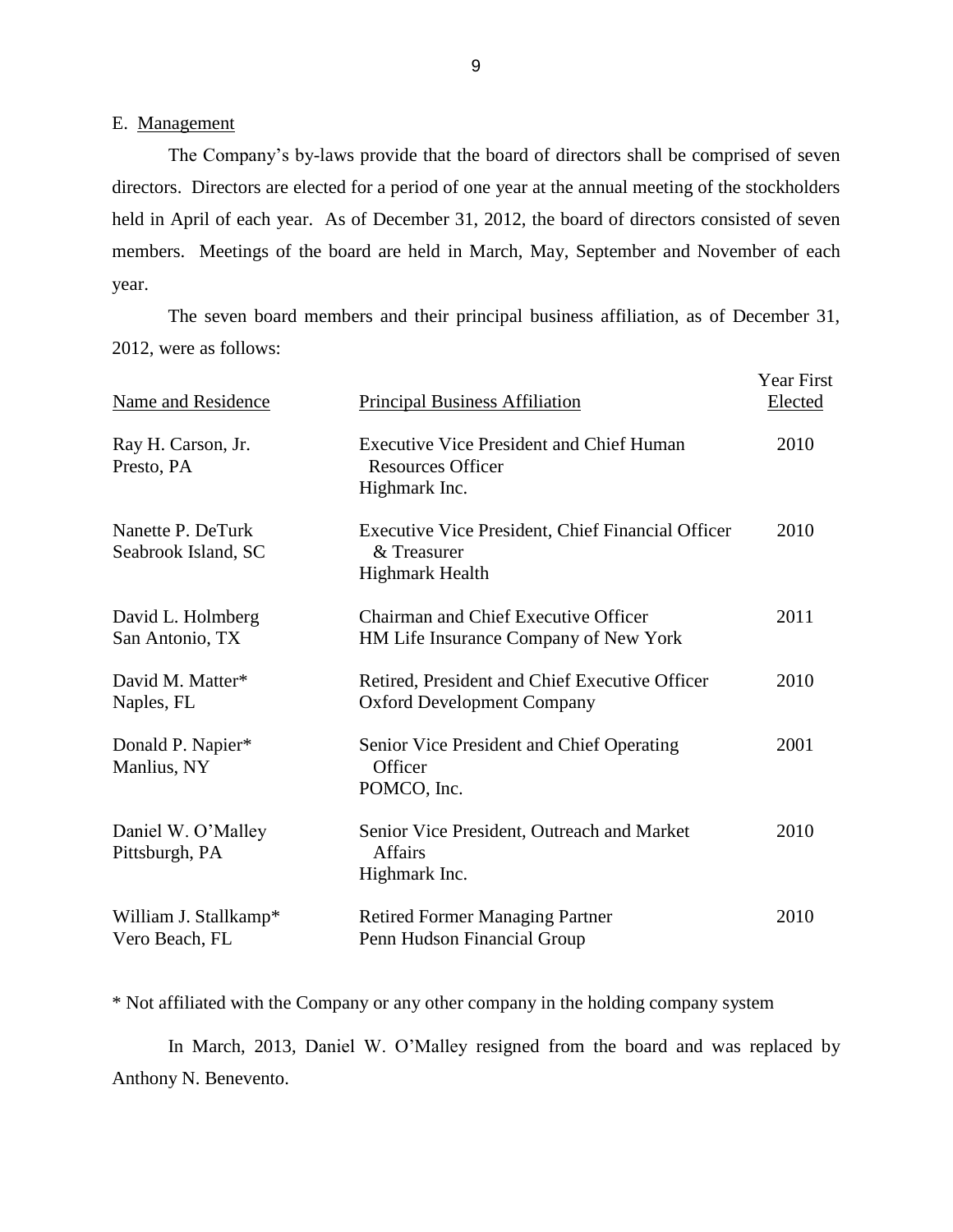The examiner's review of the minutes of the meetings of the board of directors and its committees indicated that meetings were well attended and that each director attended a majority of meetings.

The following is a listing of the principal officers of the Company as of December 31, 2012:

Name Title David L. Holmberg Chairman of the Board and Chief Executive Officer Michael W. Sullivan President and Chief Operating Officer Daniel J. Wright\* Treasurer and Chief Financial Officer Edward A. Bittner, Jr. Corporate Secretary Edward A. Bittner, Jr.

\* Designated consumer services officer per Section 216.4(c) of Department Regulation No. 64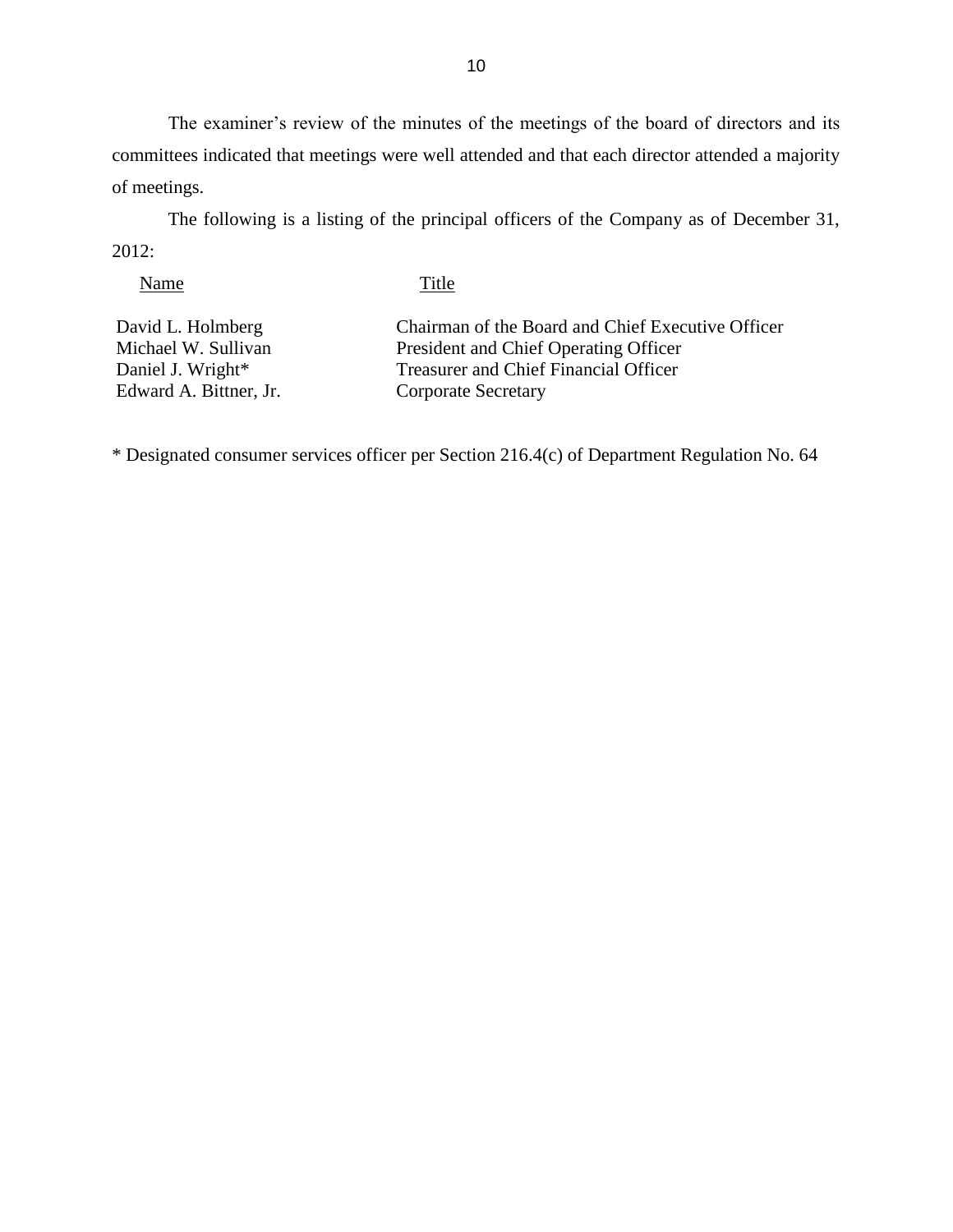<span id="page-13-0"></span> insurance as defined in paragraphs 1, 2 and 3 of Section 1113(a) of the New York Insurance The Company is authorized to write life insurance, annuities and accident and health Law.

 Island and the District of Columbia. In 2012, all accident and health premiums were received from New York. Policies are written on a non-participating basis. The Company is licensed to transact business in three states, namely New York, Rhode

## A. Statutory and Special Deposits

 As of December 31, 2012, the Company had \$400,000 (par value) of United States Treasury Notes on deposit with the State of New York, its domiciliary state, for the benefit of all policyholders, claimants and creditors of the Company.

#### B. Direct Operations

 The Company primarily markets group accident and health insurance coverage. Within the accident and health business line, the Company markets stop loss, vision care, student indemnity and limited medical benefit. The Company ceased writing life and disability insurance coverage in 2008. The Company started marketing work site products in 2009; however, sales to date have been minor.

 Company does not have its own agency staff; it utilizes independent agents and brokers to market its stop loss products. Individuals employed by the Company, two in its New York City office and one in its Syracuse, New York office, contact agents and brokers in New York State encouraging them to market their products. Approximately 51.7% of 2012 written premium was derived from stop loss business. The Company's agency operations are conducted on a general agency basis. The

 administrator. Approximately 25.7% of 2012 written premium was derived from the vision care Vision care products are marketed through Davis Vision, Inc., an affiliated third party business.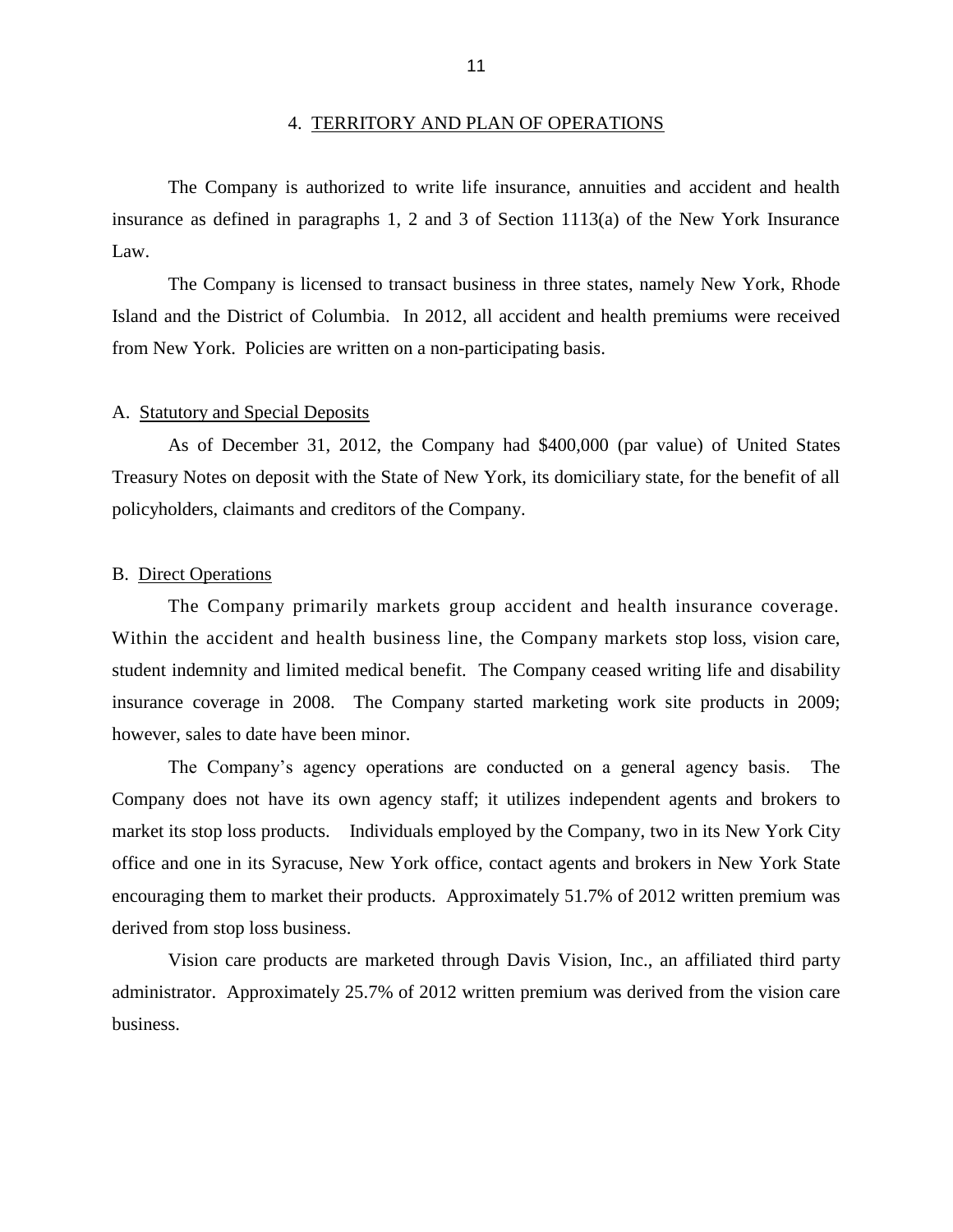<span id="page-14-0"></span> administrator, Key Benefit Administrators, Inc. Approximately 12.1% of 2012 written premium Limited medical benefits business is marketed through an unaffiliated third party was derived from the limited medical benefits business.

 The travel and student indemnity business is marketed through an unaffiliated third party administrator, Worldwide Insurance Services, Inc. Approximately 10.2% of 2012 written premium was derived from the student indemnity business. In December 2010, a mutual agreement was reached between the Company and Worldwide Insurance Services, Inc. to terminate this arrangement effective the end of May 2011. The Company then discontinued writing its travel and student indemnity business.

#### C. Reinsurance

 As of December 31, 2012, the Company had reinsurance treaties in effect with six companies, of which four were authorized or accredited. The Company's accident and health business is reinsured on a coinsurance basis. Reinsurance is provided on an automatic basis. Reserve credit taken for reinsurance ceded to unauthorized companies, totaling \$5,175,696 was primarily supported by trust agreements and miscellaneous credit balances.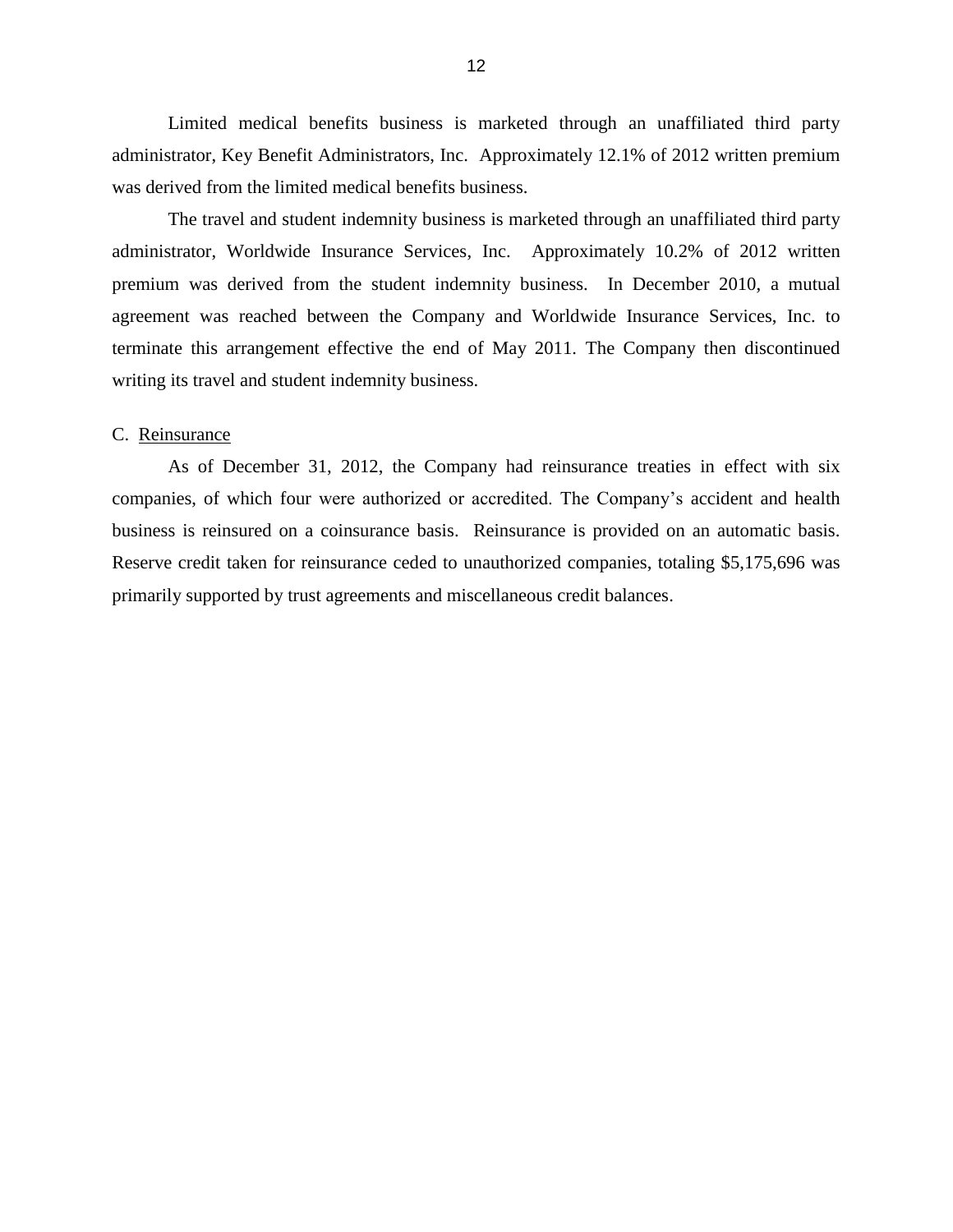#### 5. SIGNIFICANT OPERATING RESULTS

 during the period under examination as extracted from its filed annual statements. Failure of Indicated below is significant information concerning the operations of the Company items to add to the totals shown in any table in this report is due to rounding.

 The following table indicates the Company's financial growth during the period under review:

|                                        | December 31,<br>2009 | December 31,<br>2012 | Increase<br>(Decrease) |
|----------------------------------------|----------------------|----------------------|------------------------|
| <b>Admitted assets</b>                 | \$41,081,510         | \$66,471,771         | \$25,390,261           |
| Liabilities                            | \$20,489,658         | \$34,683,029         | \$14,193,371           |
| Common capital stock                   | \$2,000,000          | \$2,000,000          | \$<br>$\mathbf{0}$     |
| Gross paid in and contributed surplus  | 13,000,000           | 13,000,000           | $\theta$               |
| Unassigned funds (surplus)             | 5,591,852            | 16,788,742           | 11,196,890             |
| Total capital and surplus              | \$20,591,852         | \$31,788,742         | \$11,196,890           |
| Total liabilities, capital and surplus | \$41,081,510         | \$66,471,771         | \$25,390,261           |

 The Company's invested assets as of December 31, 2012 were mainly comprised of bonds (75.2%) and cash, cash equivalents and short term investments (24.8%).

The Company's entire bond portfolio, as of December 31, 2012, was comprised of investment grade obligations.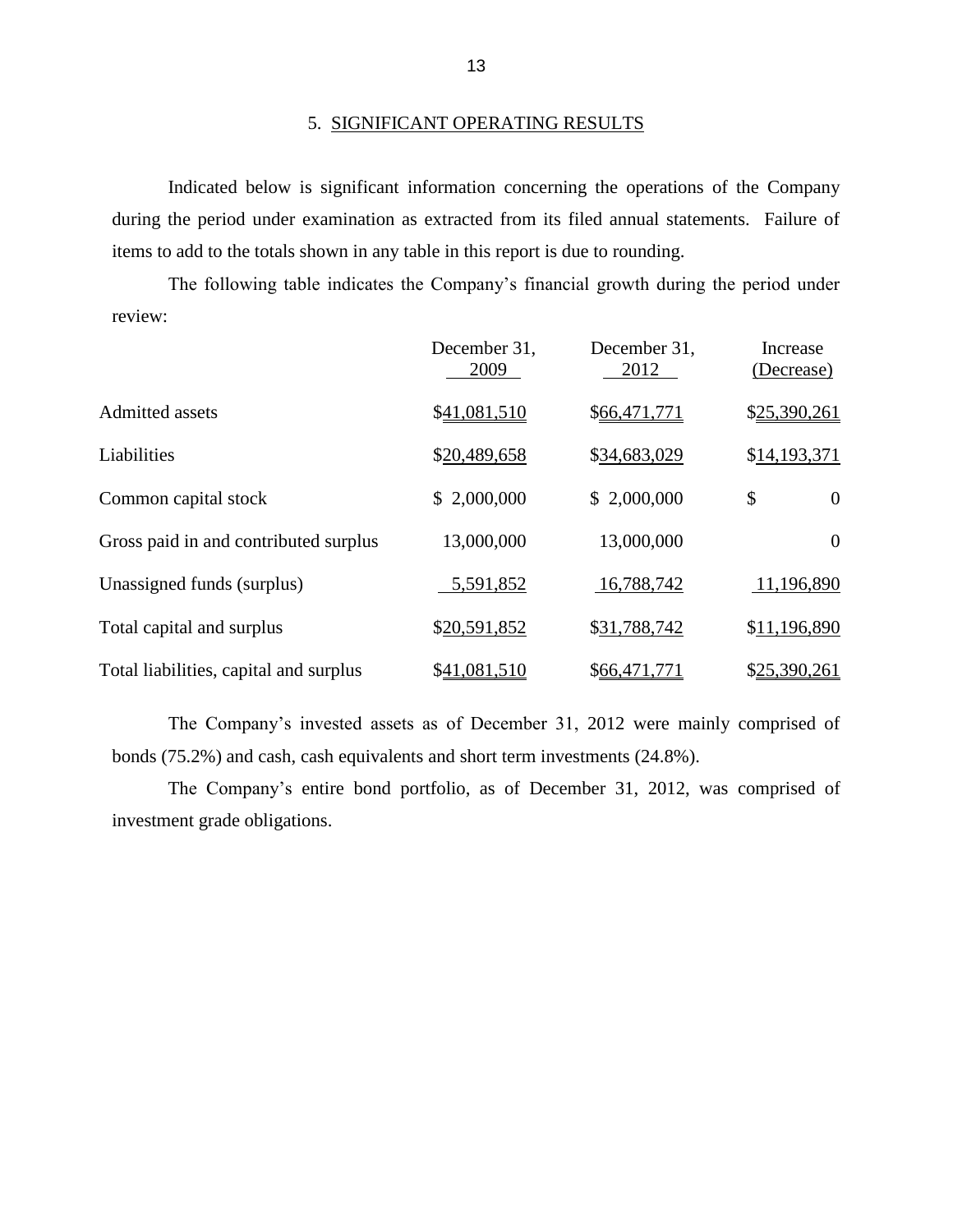income taxes but before realized capital gains (losses) reported for each of the years under The following is the net gain (loss) from operations by line of business after federal examination in the Company's filed annual statements:

|                               | 2010         | 2011                      | 2012         |
|-------------------------------|--------------|---------------------------|--------------|
| Group:<br>Life                | \$(264,573)  | $\mathbb{S}$<br>(68, 101) | \$ (142,108) |
| Total group                   | \$(264,573)  | $\mathbb{S}$<br>(68, 101) | \$(142,108)  |
| Accident and health:<br>Group | \$72,387     | \$2,549,433               | \$9,166,667  |
| Total accident<br>and health  | \$ 72,387    | \$2,549,433               | \$9,166,667  |
| Total                         | \$(192, 186) | \$2,481,332               | \$9,024,559  |

 The Company ceased writing group life and disability insurance coverage in 2008. The net loss is due to runoff of this business. The net gain in the group accident and health in 2011 and 2012 is due to the increased sales on the group stop loss products and the group vision products.

The following ratios, applicable to the accident and health business of the Company, have been extracted from Schedule H for each of the indicated years:

|                                                          | 2010                 | 2011                 | 2012                 |
|----------------------------------------------------------|----------------------|----------------------|----------------------|
| Premiums earned                                          | 100.0%               | 100.0%               | 100.0%               |
| <b>Incurred losses</b><br>Commissions<br><b>Expenses</b> | 77.8%<br>4.3<br>19.7 | 69.8%<br>3.9<br>21.1 | 62.5%<br>6.3<br>17.1 |
| Underwriting results                                     | <u>1.8</u> )%        | 5.3%                 | <u>14.1%</u>         |

The underwriting results have improved due to disciplined marketing and underwriting of the stop loss product. The negative underwriting results show the expenses exceeded premiums. The positive underwriting results in 2012 show the improvement in business generated by the increased sales of the stop loss product.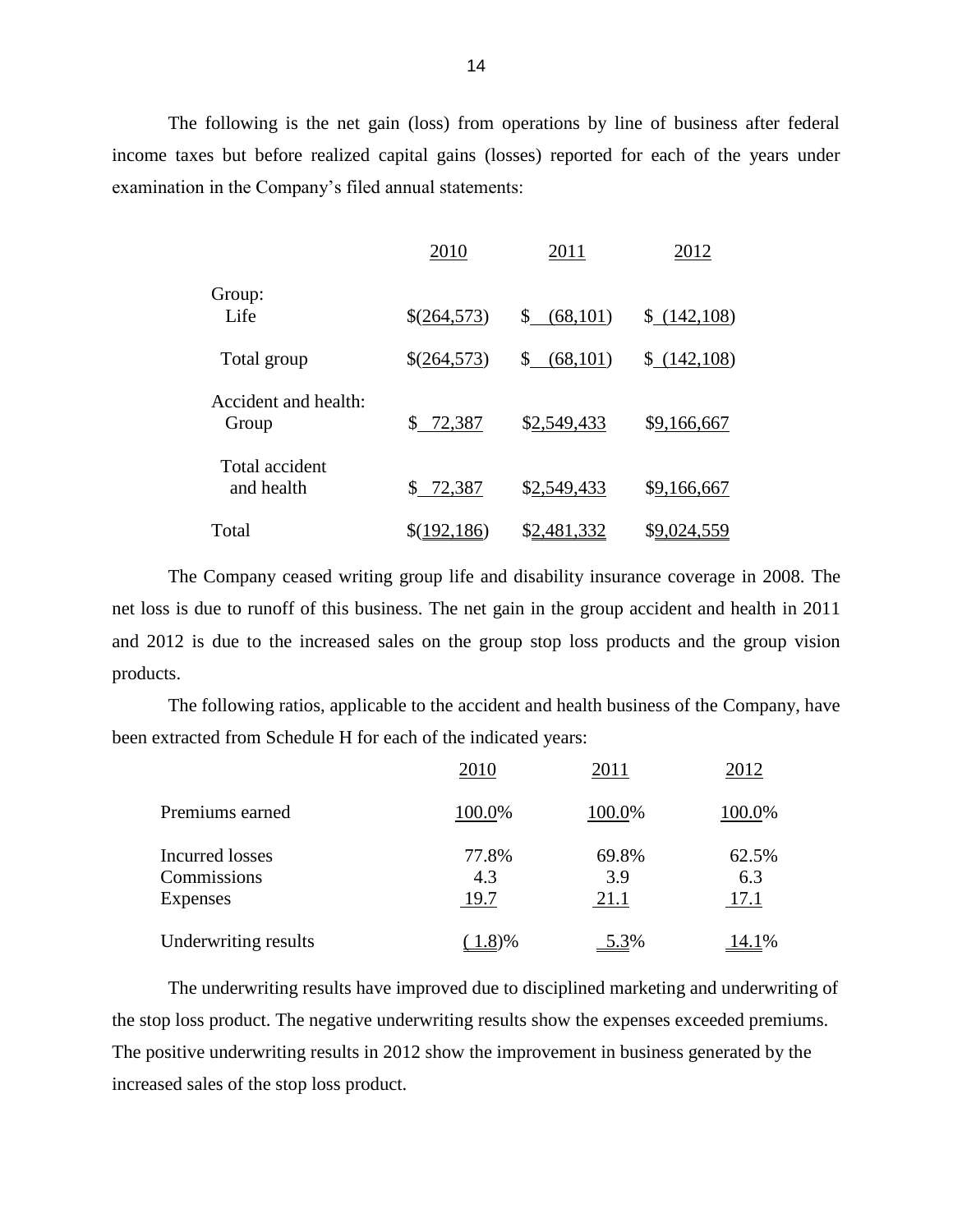#### 6. FINANCIAL STATEMENTS

 December 31, 2012, as contained in the Company's 2012 filed annual statement, a condensed summary of operations and a reconciliation of the capital and surplus account for each of the years under review. The examiner's review of a sample of transactions did not reveal any The following statements show the assets, liabilities, capital and surplus as of differences which materially affected the Company's financial condition as presented in its financial statements contained in the December 31, 2012 filed annual statement.

#### A. Independent Accountants

Company's combined statutory basis statements of financial position as of December  $31<sup>st</sup>$  of each The firm of PricewaterhouseCoopers, LLP was retained by the Company to audit the year in the examination period, and the related statutory-basis statements of operations, capital and surplus, and cash flows for the year then ended.

 PricewaterhouseCoopers, LLP concluded that the statutory financial statements presented fairly, in all material respects, the financial position of the Company at the respective audit dates. Balances reported in these audited financial statements were reconciled to the corresponding years' annual statements with no discrepancies noted.

#### B. Net Admitted Assets

| <b>Bonds</b>                                                          | \$43,029,840 |
|-----------------------------------------------------------------------|--------------|
| Cash, cash equivalents and short term investments                     | 14, 197, 262 |
| Investment income due and accrued                                     | 258,222      |
| Premiums and considerations:                                          |              |
| Uncollected premiums and agents' balances in the course of collection | 7,769,864    |
| Reinsurance:                                                          |              |
| Amounts recoverable from reinsurers                                   | 267,324      |
| Other amounts receivable under reinsurance contracts                  | 316,439      |
| Net deferred tax asset                                                | 367,388      |
| Receivables from parent, subsidiaries and affiliates                  | 161,725      |
| Health care and other amounts receivable                              | 76,518       |
| Prepaid premium taxes                                                 | 27,189       |
| Total admitted assets                                                 |              |
|                                                                       | \$66,471,771 |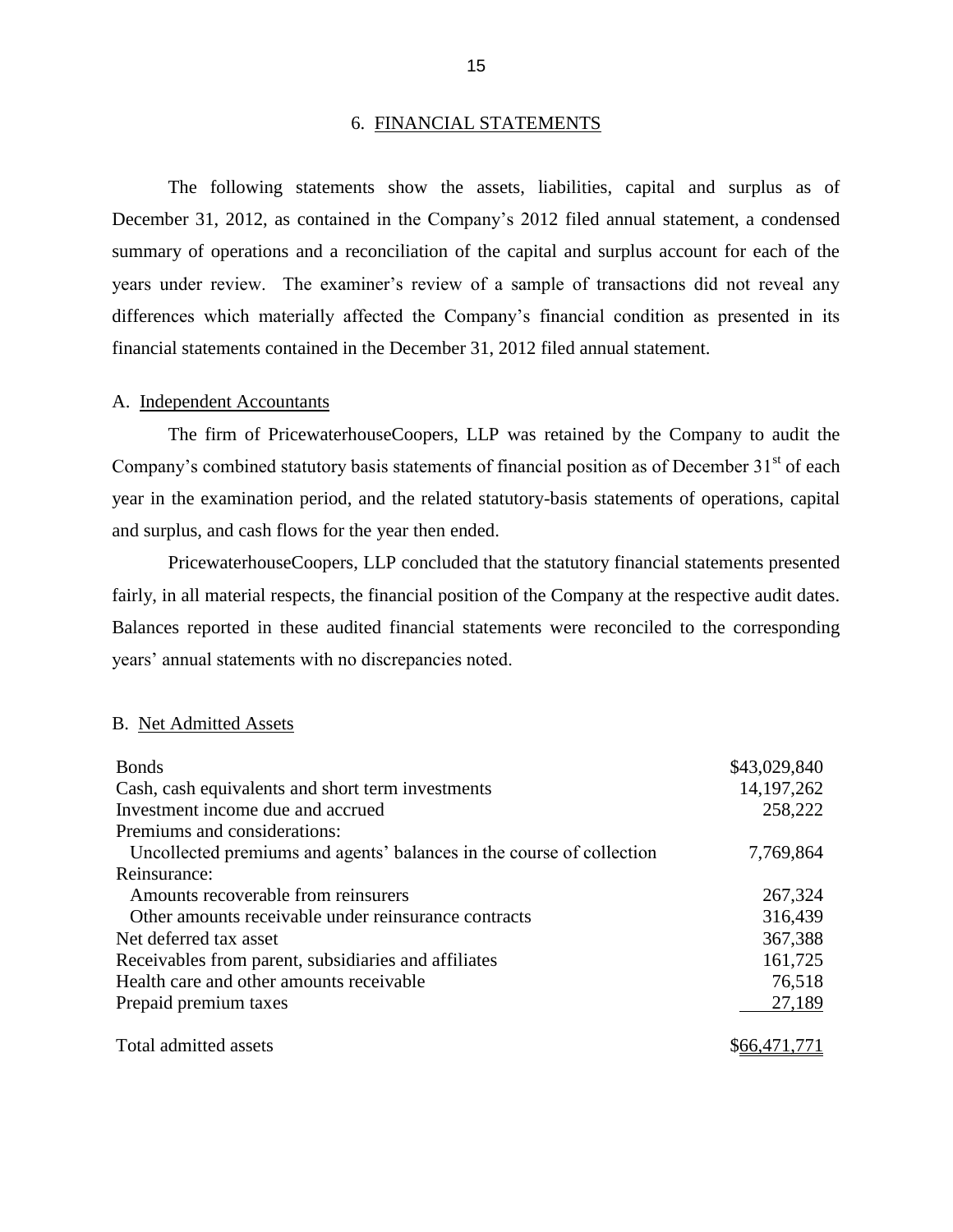# C. Liabilities, Capital and Surplus

| Aggregate reserve for life policies and contracts                    | \$<br>475    |
|----------------------------------------------------------------------|--------------|
| Aggregate reserve for accident and health contracts                  | 283,787      |
| Contract claims:                                                     |              |
| Life                                                                 | 176,500      |
| Accident and health                                                  | 25,335,400   |
| Premiums and annuity considerations for life and accident and health |              |
| contracts received in advance                                        | 125,940      |
| Contract liabilities not included elsewhere:                         |              |
| Interest maintenance reserve                                         | 980,478      |
| Commissions to agents due or accrued                                 | 1,598,179    |
| General expenses due or accrued                                      | 1,229,143    |
| Current federal and foreign income taxes                             | 968,051      |
| Amounts withheld or retained by company as agent or trustee          | 1,037,409    |
| Remittances and items not allocated                                  | 306,336      |
| Miscellaneous liabilities:                                           |              |
| Asset valuation reserve                                              | 127,639      |
| Reinsurance in unauthorized companies                                | 48           |
| Payable to parent, subsidiaries and affiliates                       | 2,044,174    |
| Funds held under coinsurance                                         | 226,316      |
| Unclaimed property                                                   | 243,154      |
| <b>Total liabilities</b>                                             | \$34,683,029 |
| Common capital stock                                                 | \$2,000,000  |
| Gross paid in and contributed surplus                                | 13,000,000   |
| Unassigned funds (surplus)                                           | 16,788,742   |
| Surplus                                                              | \$29,788,742 |
| Total capital and surplus                                            | \$31,788,742 |
|                                                                      |              |
| Total liabilities, capital and surplus                               | \$66,471,771 |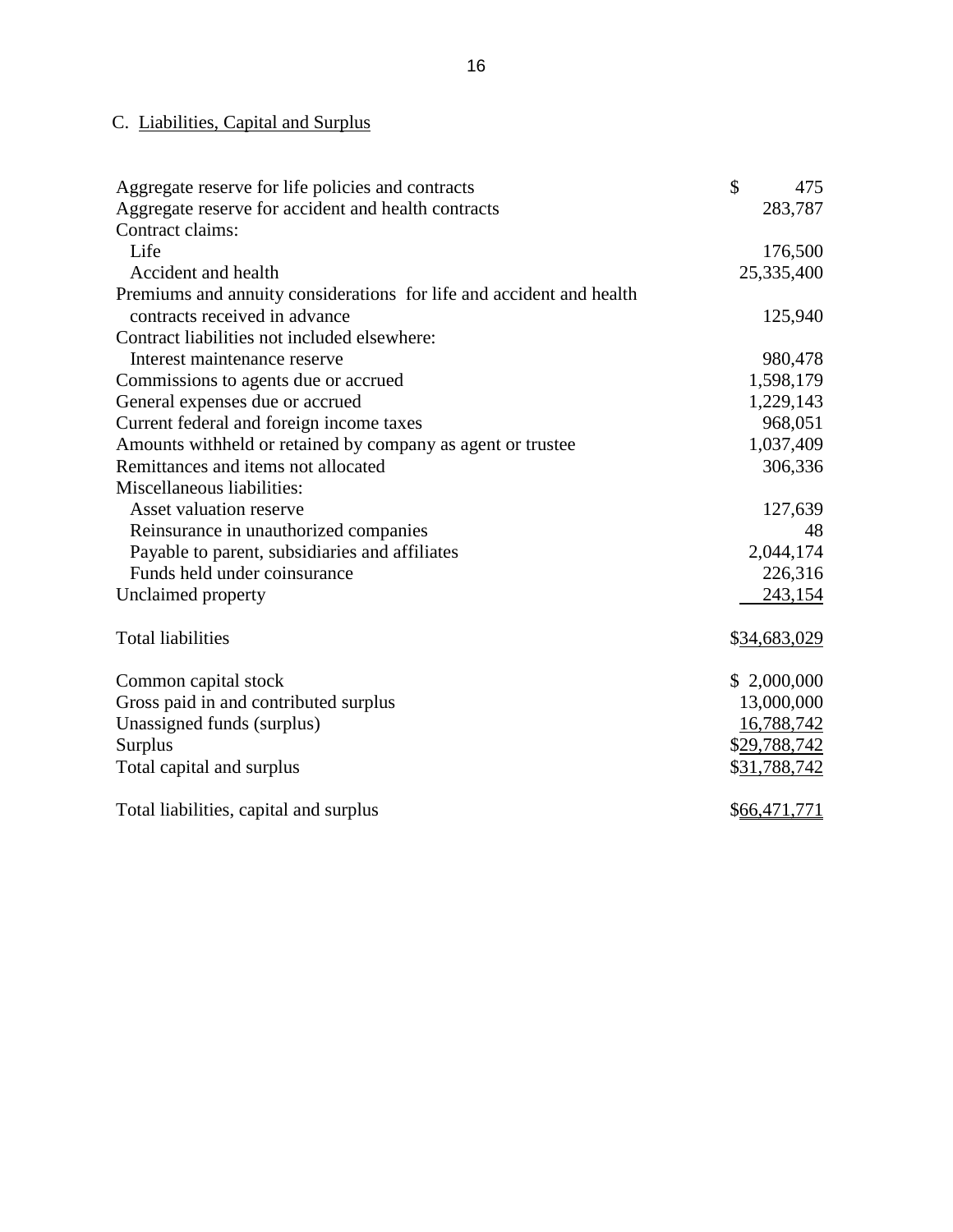# D. Condensed Summary of Operations

|                                     | 2010                        | 2011              | 2012         |
|-------------------------------------|-----------------------------|-------------------|--------------|
| Premiums and considerations         | \$71,013,564                | \$63,089,598      | \$88,379,341 |
| Investment income                   | 1,363,243                   | 1,390,108         | 1,279,292    |
| Commissions and reserve             |                             |                   |              |
| adjustments on reinsurance ceded    | 1,817,653                   | 2,043,988         | 1,335,056    |
| Other income                        | (8,212)                     | $\Omega$          | 26,237       |
| Total income                        | \$74,186,248                | \$66,523,694      | \$91,019,926 |
| Benefit payments                    | \$55,115,424                | \$44,959,378      | \$55,559,240 |
| Increase in reserves                | 314,335                     | (96,319)          | (387, 413)   |
| Commissions                         | 4,864,004                   | 4,497,086         | 6,947,729    |
| General expenses and taxes          | 14,080,088                  | 13,396,342        | 15,163,250   |
| Penalties and interest              | 43                          | 910               |              |
| Other expense                       | $\overline{0}$              | 12,895            | 0            |
| <b>Total deductions</b>             | \$74,373,894                | \$62,770,292      | \$77,282,806 |
| Net gain (loss)                     | \$<br>(187, 646)            | \$3,753,402       | \$13,737,120 |
| Dividends                           |                             | $\mathbf{\Omega}$ | 0            |
| Federal and foreign income taxes    |                             |                   |              |
| Incurred                            | 4,540                       | 1,272,070         | 4,712,561    |
| Net gain (loss) from operations     |                             |                   |              |
| before net realized capital gains   | $\mathcal{S}$<br>(192, 186) | \$2,481,332       | \$9,024,559  |
| Net realized capital gains (losses) | (59, 398)                   | $\Omega$          |              |
| Net income                          | (251, 584)<br>\$            | \$2,481,332       | \$9,024,558  |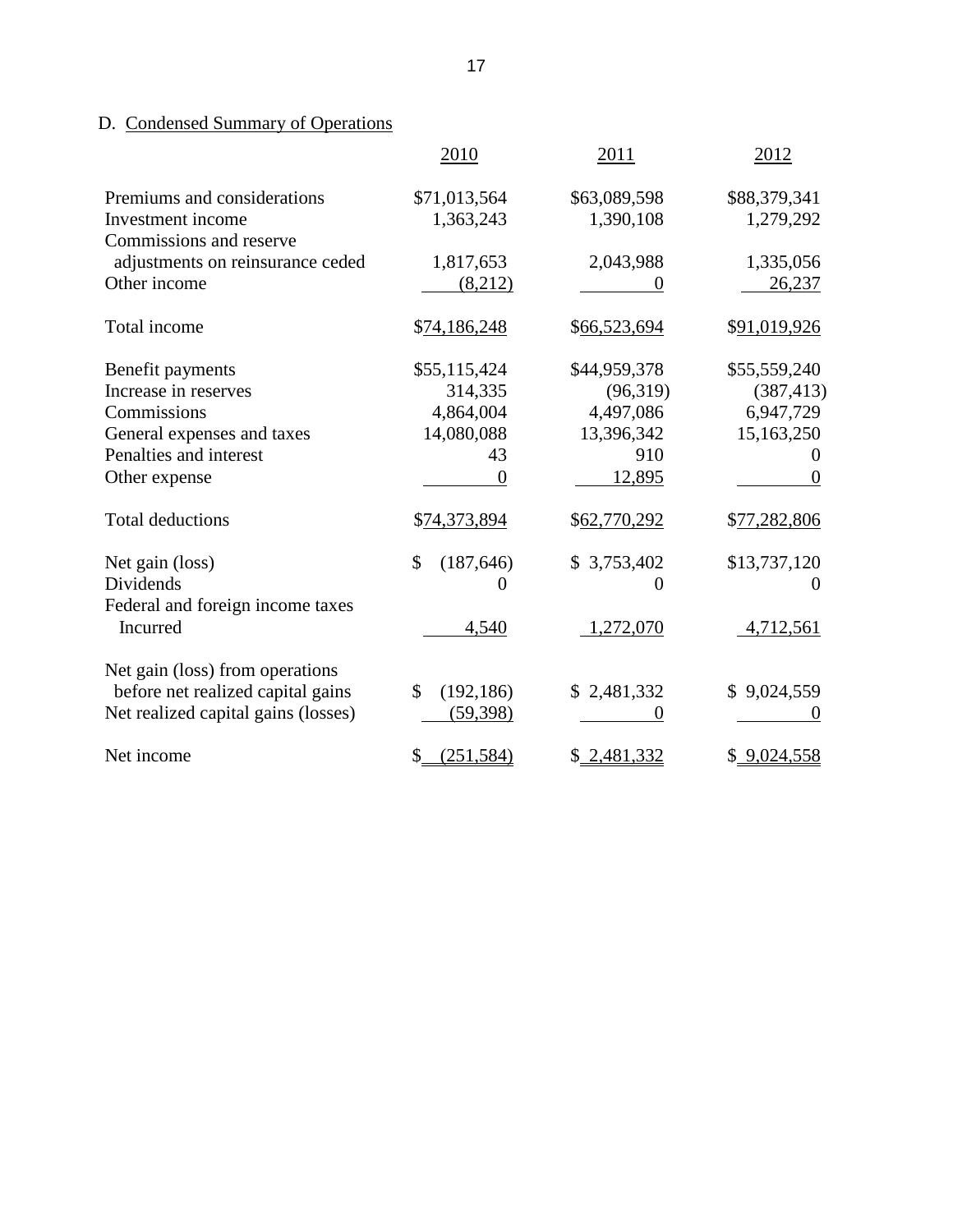# E. Capital and Surplus Account

|                                                                  | 2010             | 2011           | 2012         |
|------------------------------------------------------------------|------------------|----------------|--------------|
| Capital and surplus,<br>December 31, prior year                  | \$20,591,852     | \$20,140,484   | \$22,891,680 |
| Net income                                                       | \$<br>(251, 584) | \$2,481,332    | \$9,024,558  |
| Change in net unrealized<br>capital gains (losses)               | $\overline{0}$   | 8,852          | $\Omega$     |
| Change in net deferred income tax                                | 239,418          | (143,085)      | 4,150        |
| Change in non-admitted assets<br>and related items               | (454, 424)       | 390,509        | (156, 866)   |
| Change in liability for reinsurance<br>in unauthorized companies | (17,005)         | 23,006         | 42,016       |
| Change in asset valuation reserve                                | 32,227           | (9, 418)       | (30, 302)    |
| Cumulative effect of changes in<br>accounting principles         | $\overline{0}$   | $\overline{0}$ | 13,506       |
| Net change in capital and surplus<br>for the year                | (451,368)<br>\$  | \$2,751,196    | \$8,897,062  |
| Capital and surplus,                                             |                  |                |              |
| December 31, current year                                        | \$20,140,484     | \$22,891,680   | \$31,788,742 |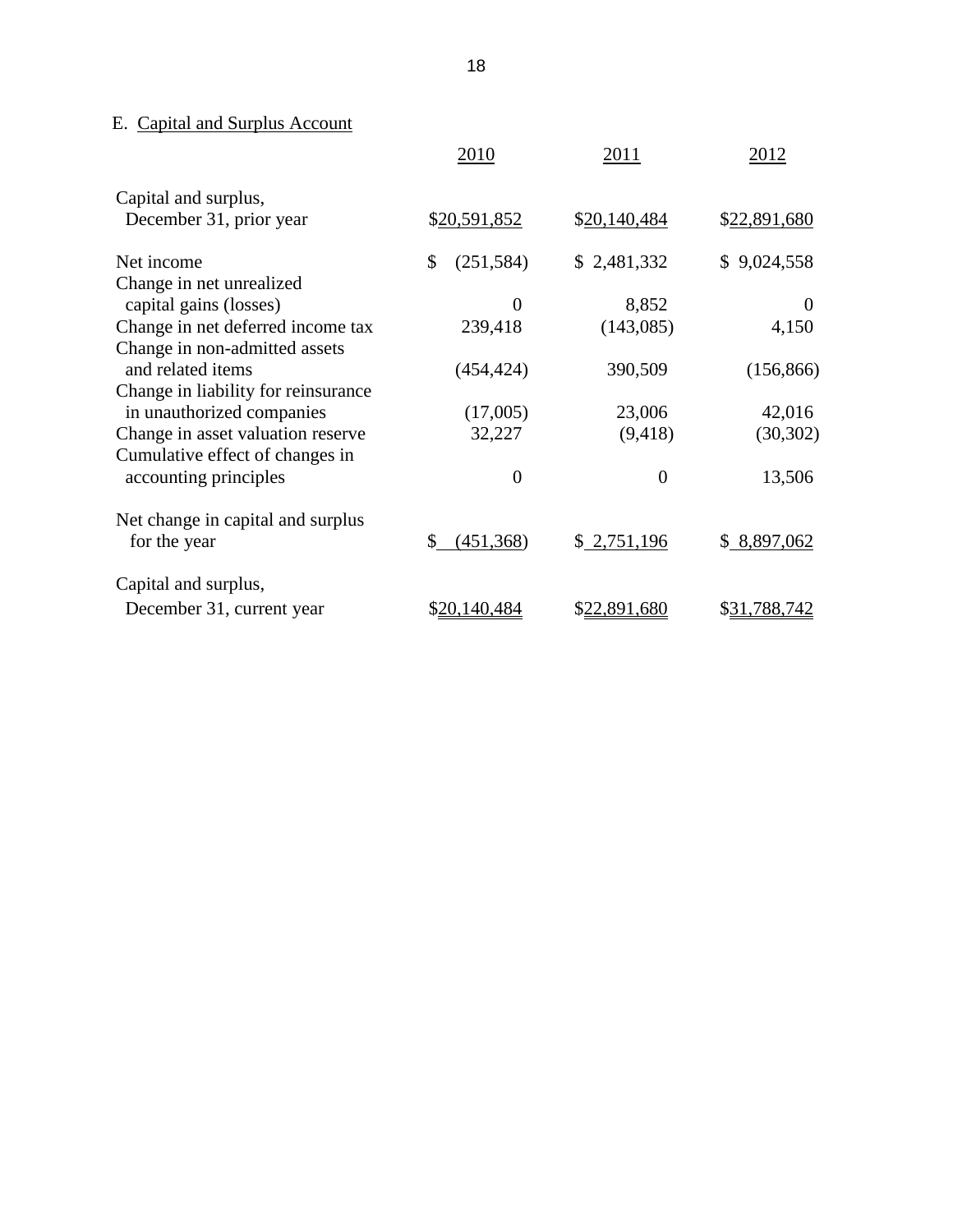<span id="page-21-0"></span> The examiner reviewed various elements of the Company's market conduct activities affecting policyholders, claimants, and beneficiaries to determine compliance with applicable statutes and regulations and the operating rules of the Company.

#### A. Advertising and Sales Activities

 The examiner reviewed a sample of the Company's advertising files and the sales activities of the agency force including trade practices and solicitation of insurance policies.

Based upon the samples reviewed, no significant findings were noted.

#### B. Underwriting and Policy Forms

The examiner reviewed a sample of new underwriting files, both issued and declined, and the applicable policy forms.

Based upon the samples reviewed, no significant findings were noted.

### C. Treatment of Policyholders

 reviewed the various controls involved, checked the accuracy of the computations and The examiner reviewed a sample of various types of claims. The examiner also traced the accounting data to the books of account.

Based upon the sample reviewed, no significant findings were noted.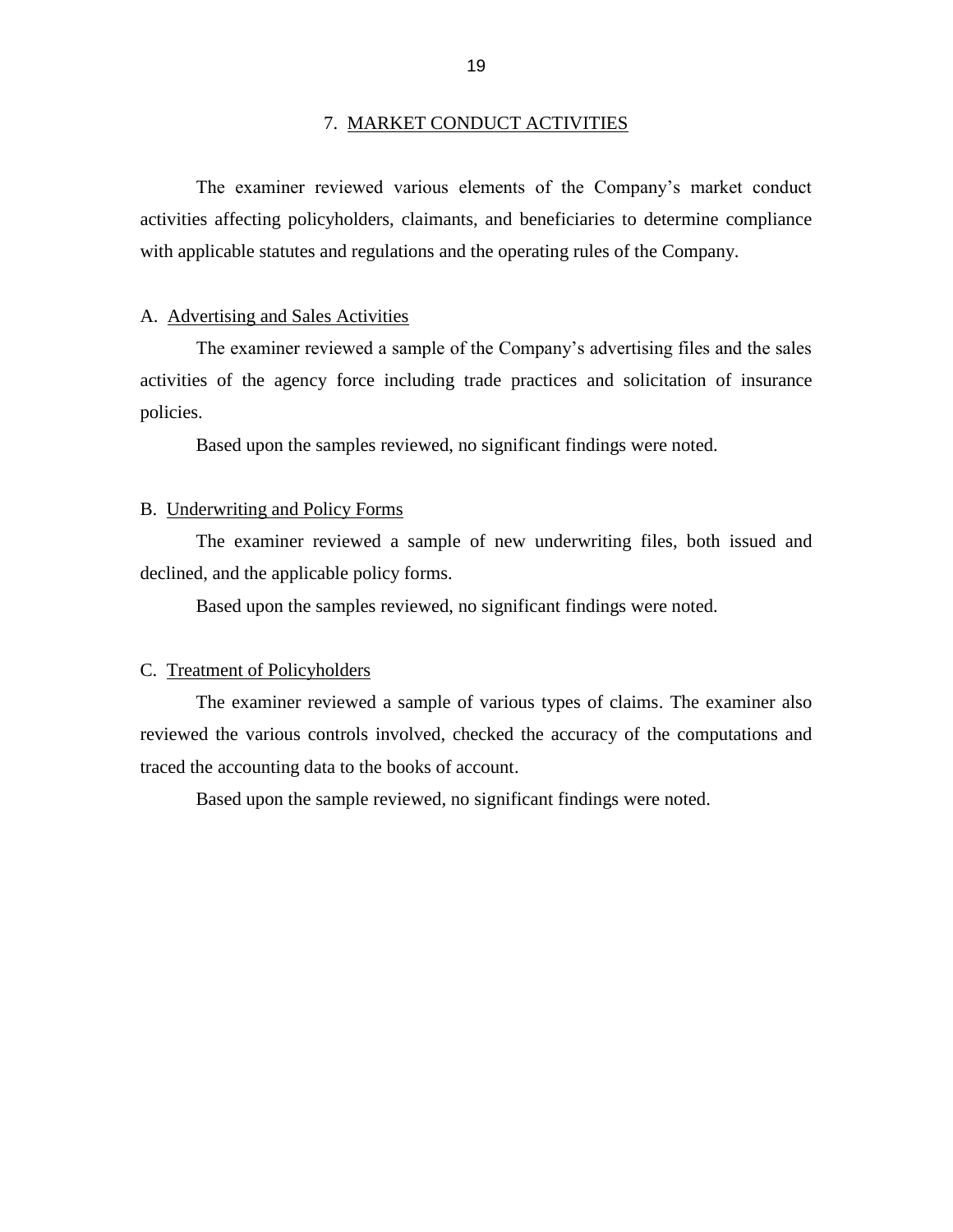#### 8. PRIOR REPORT SUMMARY AND CONCLUSIONS

 Following are the violations contained in the prior report on examination and the subsequent actions taken by the Company in response to each citation:

Item Description

 A The Company violated Section 1505(d)(3) of the New York Insurance Law by failing to notify the Superintendent in writing of its intention to receive investment advisory services from Highmark Inc. and administrative services from RBS, both affiliated companies, at least 30 days prior to receiving such services.

> The investment advisory services and administrative services agreements have been filed with the Department.

 B The Company violated Section 86.4(a) of Department Regulation No. 95 by failing to include the required fraud warning statement on its stop loss claim forms that are utilized by RBS, the Company's Third Party Administrator.

> The Company revised the stop loss claim forms utilized by RBS to include the fraud warning statement required by Section 86.4(a) of Department Regulation No. 95.

 C The Company violated Section 2108(a)(3) of the New York Insurance Law by allowing three (3) Third Party Administrators to adjudicate claims without being licensed as independent adjusters.

> The Third Party Administrators are now licensed as independent adjusters to adjudicate claims on behalf of the Company.

D The Company violated Section 3234(b)(3) of the New York Insurance Law by failing to include an identification of the service for which the claim was made on its explanation of benefits forms.

> The explanation of benefits forms have been corrected to include an identification of the service for which the claim was made.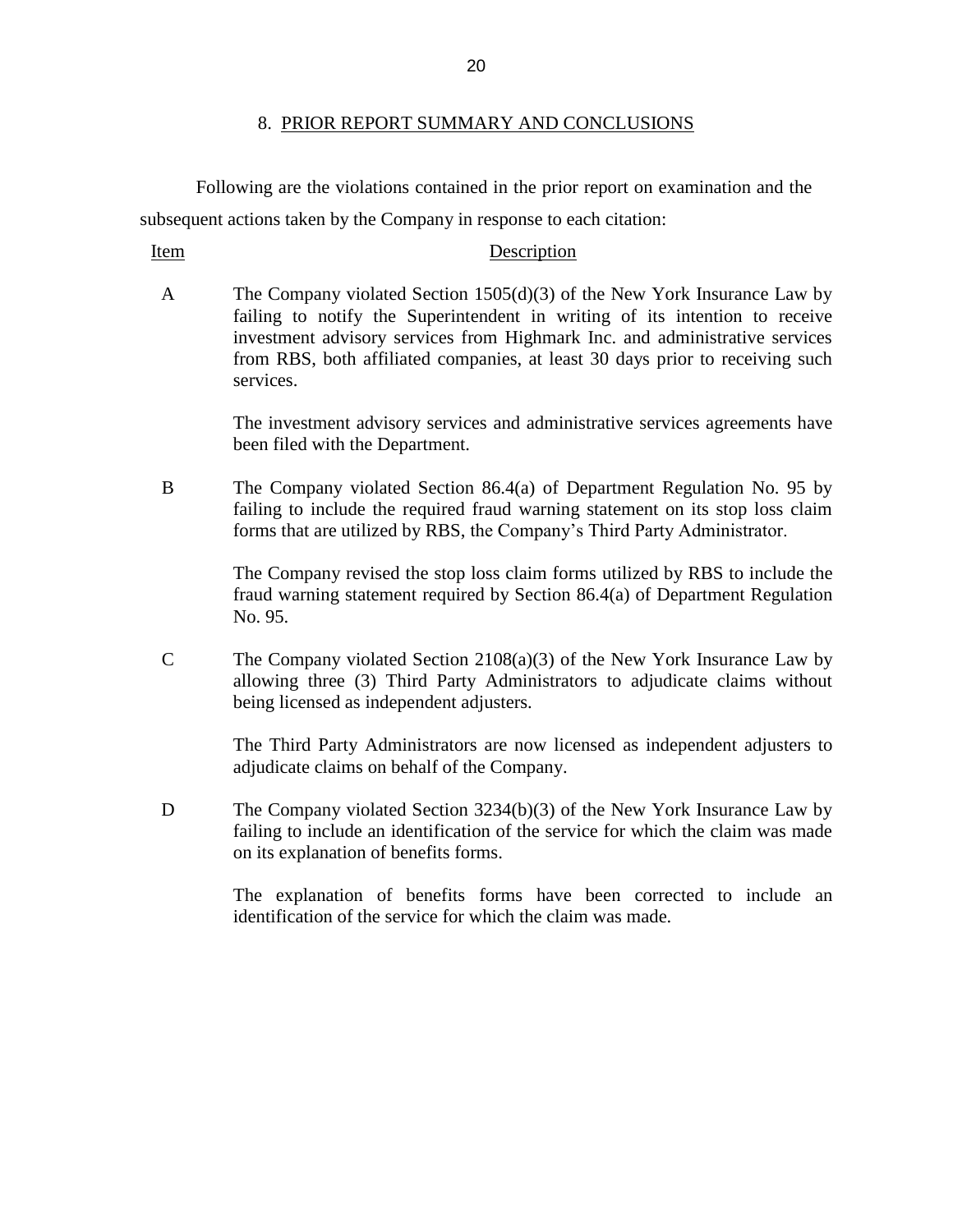## 9. SUMMARY AND CONCLUSIONS

Following is the comment contained in this report:

Item Description Description Page No(s).

5

A In April, 2013, the ultimate parent of the Company, Highmark Inc., was acquired by UPE, a Pennsylvania non-profit corporation, and the Company became an indirect wholly owned subsidiary of UPE. On May 2, 2013, UPE changed its name to Highmark and Highmark Inc. changed its name to Highmark Health Services. On October 25, 2013, Services changed its name back to Highmark Inc. (See Section 3B of Highmark changed its name to Highmark Health and Highmark Health this report)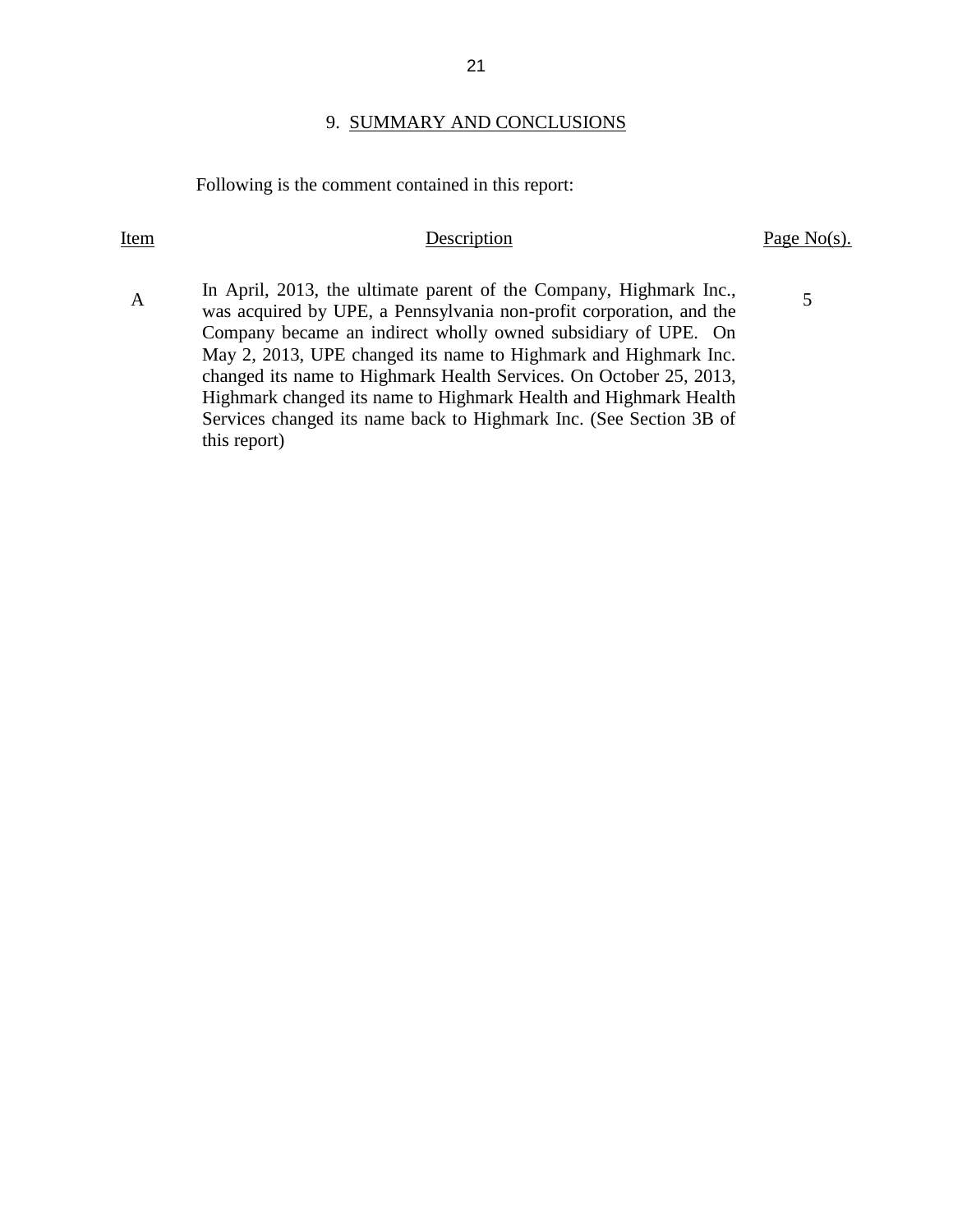Respectfully submitted,

 $\frac{1}{s}$ 

JoCatena Hargrove Senior Insurance Examiner

COUNTY OF NEW YORK ) STATE OF NEW YORK ) )SS:

COUNTY OF NEW YORK )<br>JoCatena Hargrove, being duly sworn, deposes and says that the foregoing report, subscribed by her, is true to the best of her knowledge and belief.

 $\sqrt{s}$ 

JoCatena Hargrove

Subscribed and sworn to before me

this day of